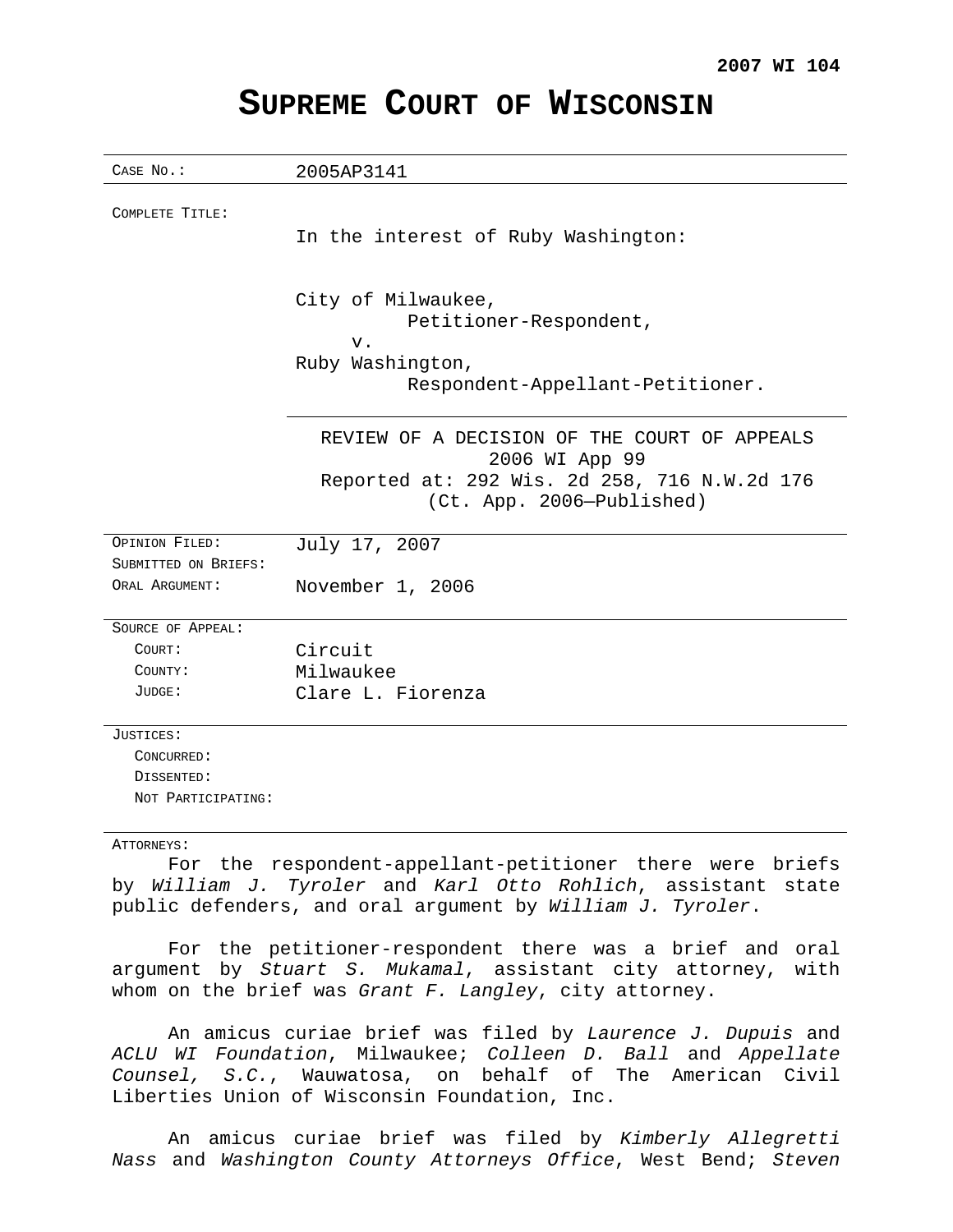J. Rollins and Manitowoc County Corporation Counsel, Manitowoc, on behalf of the Wisconsin Association of County Corporation Counsels.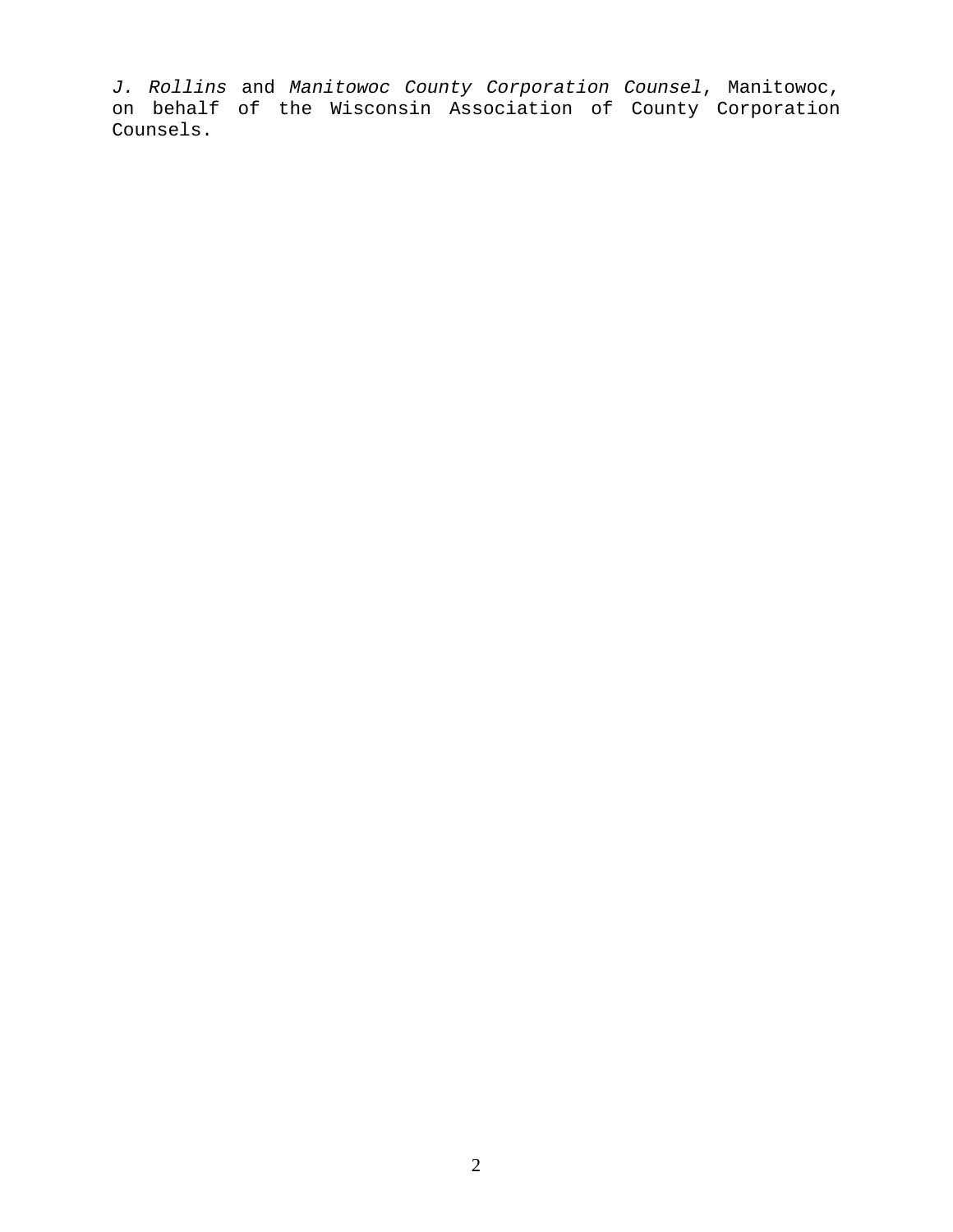# **2007 WI 104**

NOTICE

**This opinion is subject to further editing and modification. The final version will appear in the bound volume of the official reports.**

No. 2005AP3141 (L.C. No. 2005CV7563)

STATE OF WISCONSIN **EXECUTE:** IN SUPREME COURT

**In the interest of Ruby Washington:**

**City of Milwaukee,**

**Petitioner-Respondent,**

**v.**

**Ruby Washington,**

**Respondent-Appellant-Petitioner.**

REVIEW of a decision of the Court of Appeals. Affirmed.

¶1 LOUIS B. BUTLER, JR., J. Ruby Washington seeks review of a published decision of the court of appeals<sup>1</sup> affirming a circuit court order confining her to the Milwaukee County Criminal Justice Facility ("CJF") for failure to comply with

**FILED**

**JUL 17, 2007**

David R. Schanker Clerk of Supreme Court

<sup>1</sup> City of Milwaukee v. Washington, 2006 WI App 99, 292 Wis. 2d 258, 716 N.W.2d 176.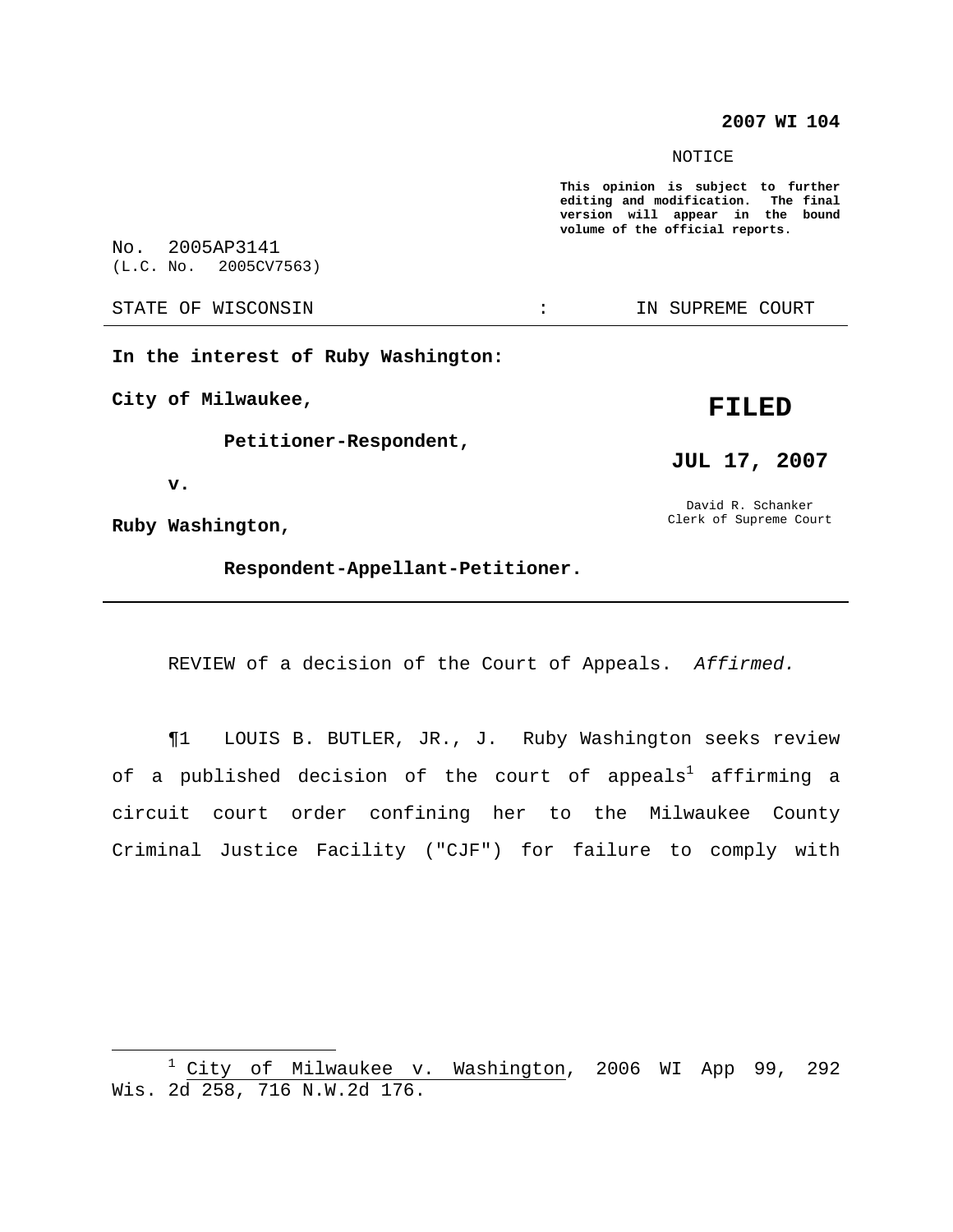prior court orders for treatment of tuberculosis. $^2$  The Milwaukee County Circuit Court, Honorable Clare L. Fiorenza, found that if Washington continued to refuse treatment she would become contagious and threaten the public health, and issued an order of confinement pursuant to Wis. Stat.  $\S$  252.07(9) (2005-06)<sup>3</sup>, the long-term confinement provisions of the tuberculosis control statute. Washington asked to be confined to Aurora Sinai Medical Center ("Medical Center"), but the circuit court ordered her confined to the CJF.

¶2 The court of appeals affirmed the circuit court on two independent grounds. City of Milwaukee v. Ruby Washington, 2006 WI App 99, 292 Wis. 2d 258, 716 N.W.2d 176. First, the court of appeals agreed that Wis. Stat. § 252.07(9) authorized Washington's confinement to the CJF, concluding that statutory language referring to "no less restrictive alternative" applied only to the fact of confinement itself, and not the place of confinement. Washington, 292 Wis. 2d 258, ¶12. Thus, the court of appeals concluded that once confinement is determined to be necessary, the statute does not require placement to the least

 $2$  The City of Milwaukee contends that the appeal is moot because Washington was released from jail confinement on May 26, 2006, and any decision issued by this court will have no practical effect upon her confinement. While we agree that our decision is moot as to Washington, we will proceed to the merits because the issues raised in this appeal are of great public concern and are likely to recur. See State v. Michael S., 2005 WI 82, ¶6, 282 Wis. 2d 1, 698 N.W.2d 673.

 $3$  All references to the Wisconsin Statutes are to the 2005-2006 version of the statutes unless otherwise noted.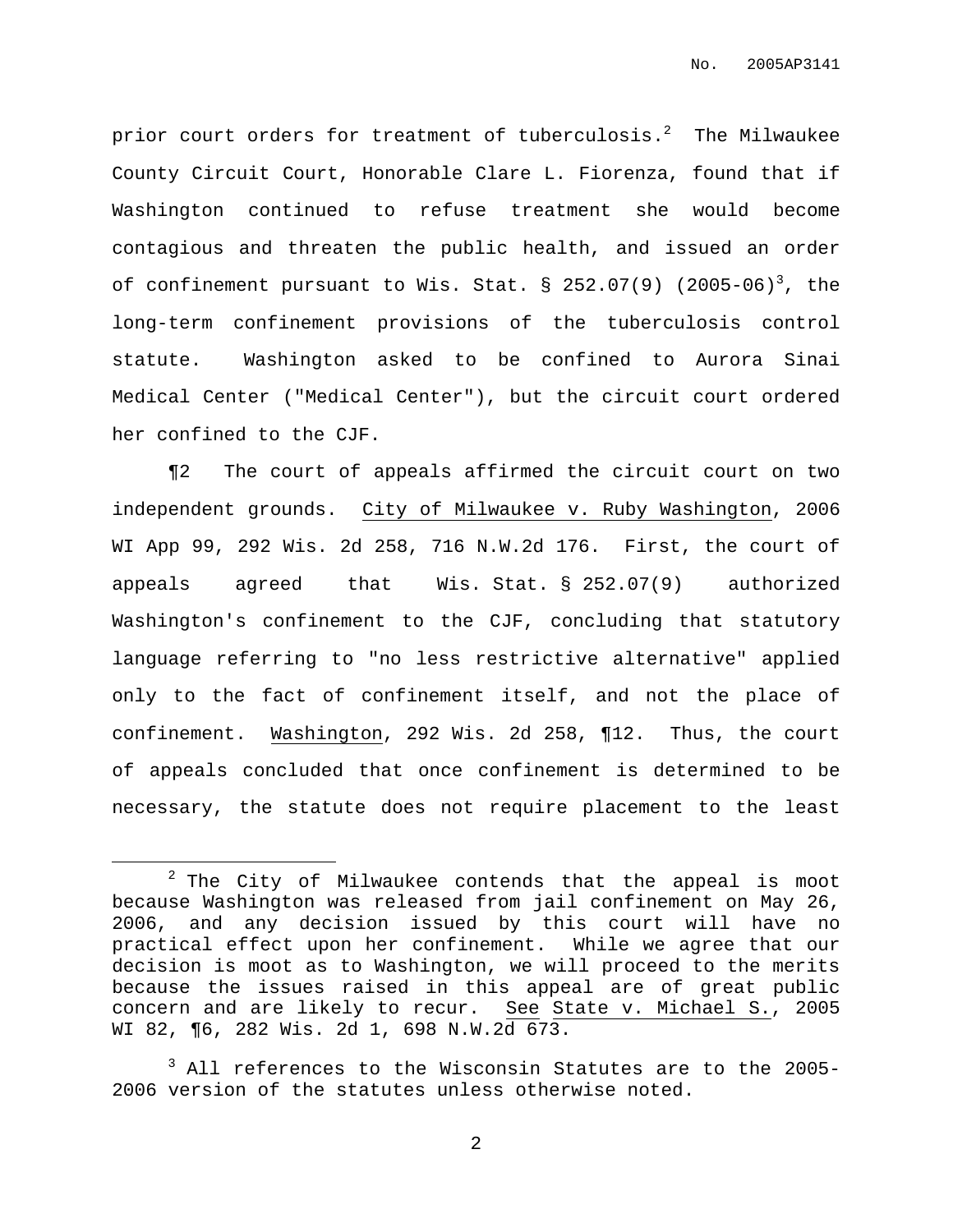restrictive facility. Id. It further concluded that a circuit court may consider the relative cost of different placement options when determining the place of confinement. Id., ¶14. Second, the court of appeals concluded that Wis. Stat. § 785.04(1), the remedial contempt statute, provided the circuit court with an alternate basis to confine Washington to the CJF. Id., ¶¶18-19.

¶3 We conclude that Wis. Stat. § 252.07(9)(a) authorizes confinement to a jail for a person with noninfectious tuberculosis who is at a high risk of developing infectious tuberculosis and fails to comply with a prescribed treatment regimen, provided the jail is a place where proper care and treatment will be provided and the spread of disease will be prevented, and that no less restrictive alternative exists to jail confinement. We further conclude that a circuit court may take into account the cost of placement options when determining the place of confinement under § 252.07(9), but only after determining that two or more placement options fulfill the statutory requirements of proper medical treatment and disease prevention, and that none of these options is significantly less restrictive than the other(s).

¶4 In this case, the circuit court engaged in a careful, deliberative process in which it demonstrated appropriate concern for both the public health of the community and the care and treatment of Ruby Washington. We conclude the circuit court did not erroneously exercise its discretion in ordering Washington's confinement to the CJF. We therefore affirm on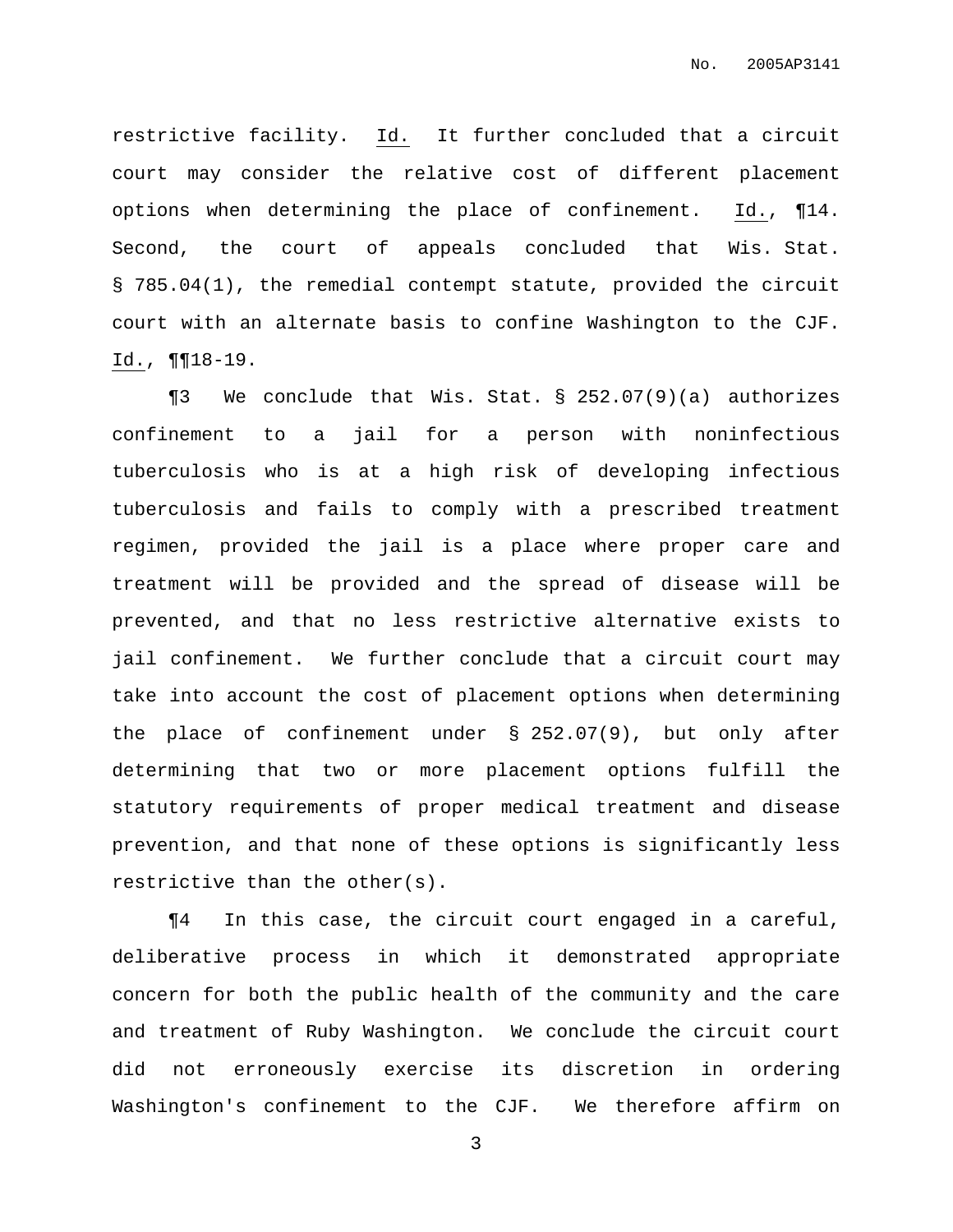these grounds the court of appeals' opinion affirming the circuit court's order of confinement. 4

¶5 We further conclude that Washington's confinement was not authorized by the remedial contempt statute, Wis. Stat. § 785.04(1), and disavow the court of appeals' discussion of contempt as a separate basis for confinement to jail in this case. Washington, 292 Wis. 2d 258, ¶¶16-19.

I

¶6 On May 19, 2005, Ruby Washington was evaluated for tuberculosis at the Keenan Health Center Tuberculosis Control Clinic ("TB Clinic"), operated by the City of Milwaukee Health Department ("Department"). Sputum specimens were taken and tested for tuberculosis. On June 17, 2005, Washington was diagnosed with tuberculosis. Washington received tuberculosis medication at the TB Clinic on June 21, 2005. Washington was living in a shelter and had no fixed address at the time. TB Clinic staff provided Washington with bus tickets to ensure that she would return for periodic directly-observed therapy. 5 Washington did not show up for her next two appointments to receive her medication, and could not be located.

 $4$  In future cases, we expect that courts determining place of confinement for persons subject to a petition under Wis. Stat. § 252.07(9) will apply the methodology set forth in this opinion.

<sup>5</sup> Wisconsin Admin. Code § HFS 145.08(5) defines "directlyobserved therapy" as "ingestion of prescribed anti-tuberculosis medication that is observed by a health care worker or other responsible person acting under the authority of the local health department."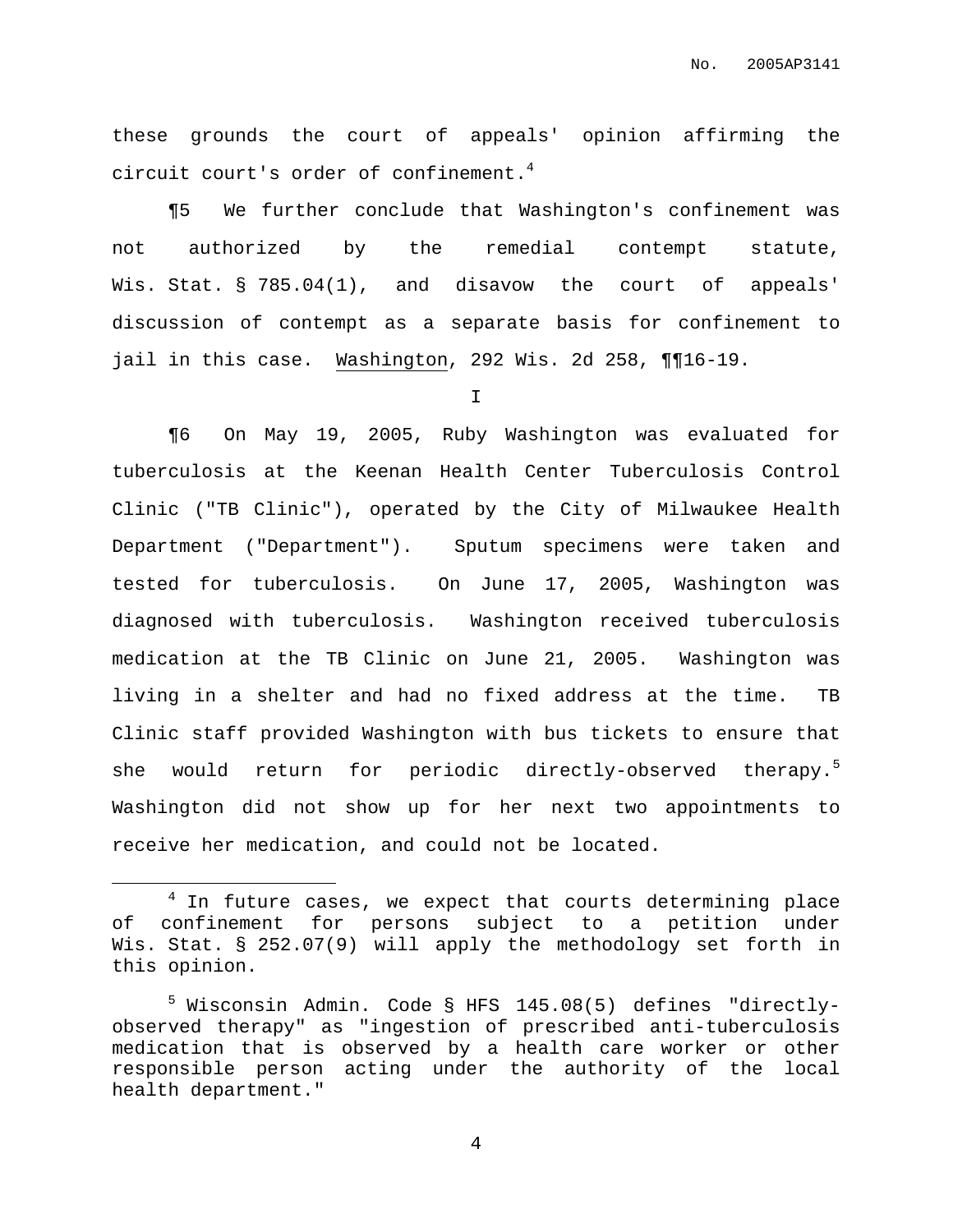¶7 The Department issued Washington a directly-observed therapy order ("treatment order") and an isolation order on July 27, 2005, which it intended to serve upon Washington as soon as she could be located. On August 22, 2005, a nurse at the Medical Center informed the Department that Washington had been admitted to the hospital and was giving birth to a baby. The Department served the orders for treatment and isolation on Washington later that day, and requested that Washington stay at the Medical Center.

¶8 The next day, after Washington threatened to leave the Medical Center, the City of Milwaukee petitioned the circuit court under Wis. Stat.  $\S$  252.07(9)<sup>6</sup> for enforcement of the

 $6$  Wisconsin Stat. § 252.07(9) provides, in part:

<sup>(</sup>a) The department or a local health officer may petition any court for a hearing to determine whether an individual with infectious or suspect tuberculosis should be confined for longer than 72 hours in a facility where proper care and treatment will be provided and spread of the disease will be prevented. The department or local health officer shall include in the petition documentation that demonstrates all of the following:

<sup>1.</sup> That the individual named in the petition has infectious tuberculosis; that the individual has noninfectious tuberculosis but is at high risk of developing infectious tuberculosis; or that the individual has suspect tuberculosis.

<sup>2.</sup> That the individual has failed to comply with the prescribed treatment regimen or with any rules promulgated by the department under sub. (11); or that the disease is resistant to the medication prescribed to the individual.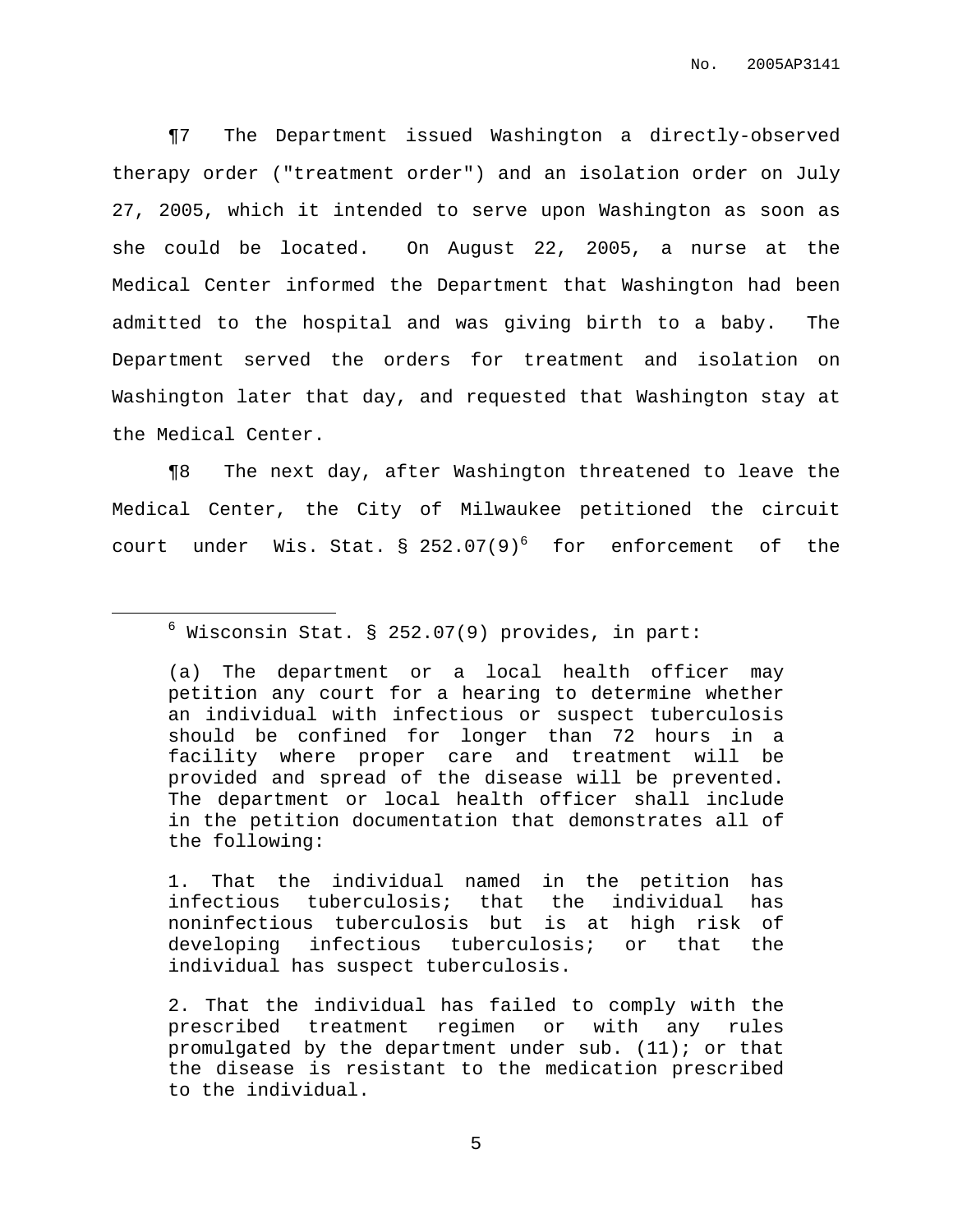treatment and isolation orders. The Milwaukee Circuit Court, Honorable Maxine A. White, appointed an attorney from the State Public Defender's Office to represent Washington. See Wis. Stat. § 252.07(9)(d). Counsel for the parties reached a stipulation whereby Washington would remain confined at the Medical Center, at least until a status hearing on September 27, 2005, at which point the circuit court would assess the progress of Washington's treatment and her possible release from hospital confinement.

¶9 At the September 27, 2005, hearing before the circuit court, Honorable Clare L. Fiorenza, the City noted that Washington's recovery had progressed to the point where the Department believed that Washington no longer needed to be confined for medical reasons. Counsel for the parties reached a second stipulation under which Washington would be released from confinement at the Medical Center, but would report to the TB Clinic at regular intervals to receive medication by directlyobserved therapy, consistent with the July 27 order. Additionally, the stipulation required that Washington follow a

3. That all other reasonable means of achieving voluntary compliance with treatment have been exhausted and no less restrictive alternative exists; or that no other medication to treat the resistant disease is available.

4. That the individual poses an imminent and substantial threat to himself or herself or to the public health.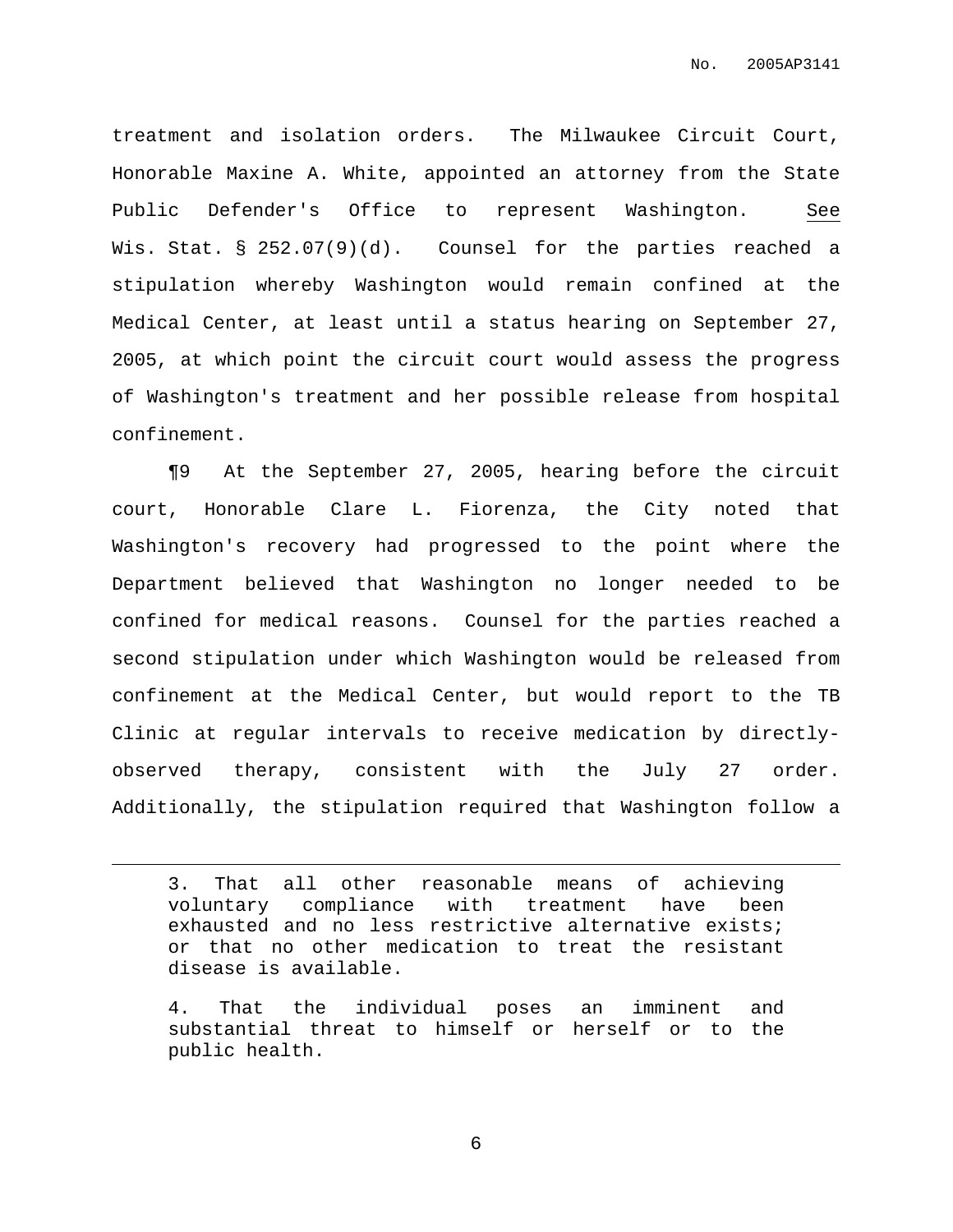nine-month treatment plan and live with her sister, Alwiller Washington, during that time. The stipulation provided that

in the event that . . . Washington fails to fully and completely comply with the provisions of this Order [the stipulation], she may be subject to imprisonment, to renewed isolation and inpatient confinement pursuant to Wis. Stat. §§ 252.07(8) and (9) and/or to such other and additional sanctions for contempt of court as this Court may determine.

¶10 On September 29, 2005, Alwiller Washington ("Alwiller") called Irmine Reitl, program manager of the TB Clinic, to report that Ruby Washington had left Alwiller's residence shortly after being released from the Medical Center on the 27th, and had yet to return. Alwiller said a friend had spotted (Ruby) Washington near the Jewel/Osco store on North 35th Street in Milwaukee that morning. Reitl and an officer of the Milwaukee Police Department drove to the Jewel/Osco and found Washington in the store parking lot. Reitl caught up with Washington and talked with her on the curb for a few minutes. In an affidavit to the court, Reitl averred that Washington "said many things that [Reitl] was unable to understand" and that Washington "seemed less than coherent in her thoughts."

¶11 A Milwaukee Police Department squad car arrived in the parking lot, and Washington left the area and entered a convenience store at the corner of 36th Street and North Avenue. Two additional squad cars arrived, and officers detained Washington. Reitl averred that

Ruby was crying and yelling while the police spoke to her. After a few minutes, Ruby was handcuffed and placed in a squad car. While in the police car, she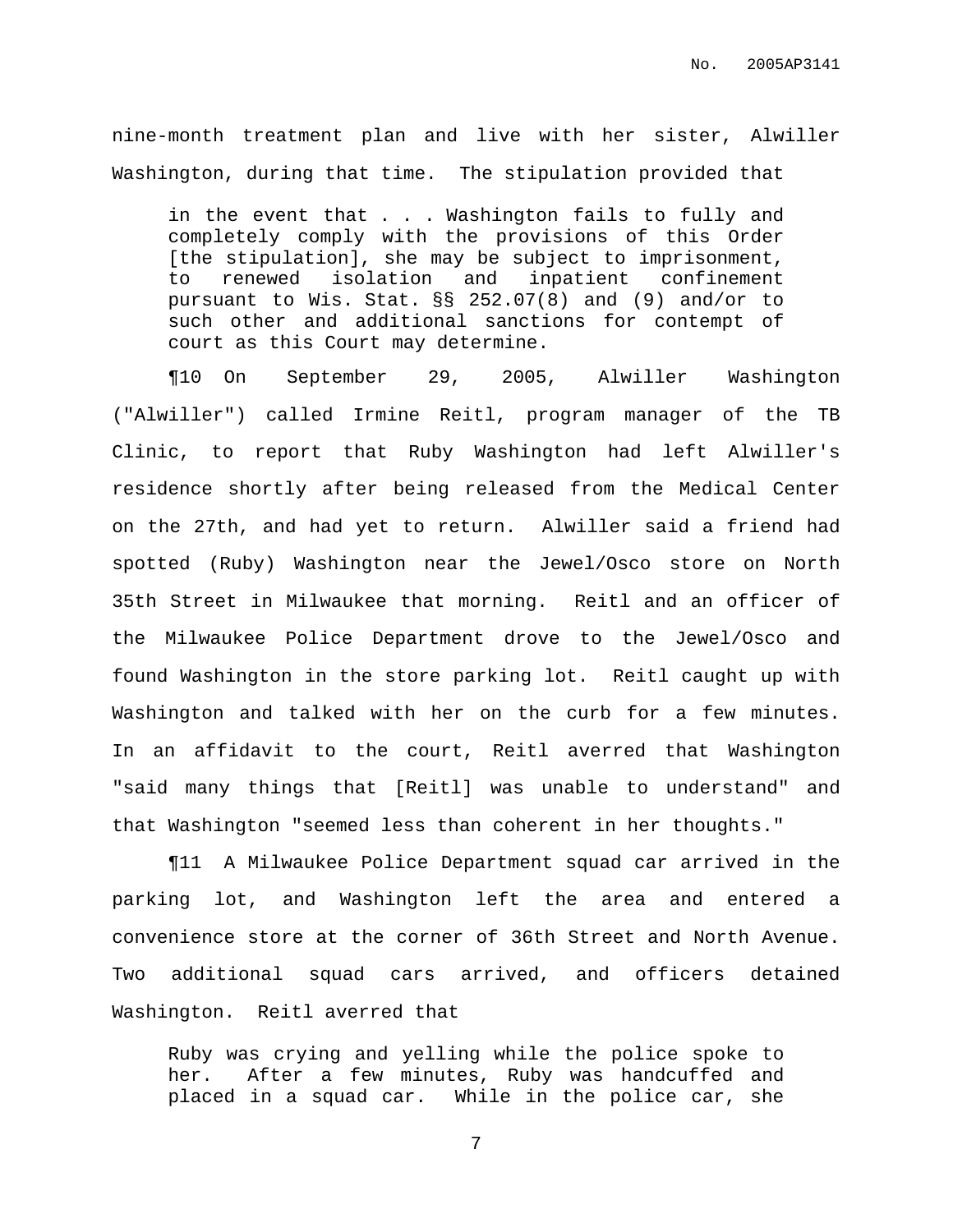continued to be agitated and was kicking her feet out of the squad car window and kicking the inside roof of the squad car, all the while loudly screaming, yelling and crying.

Washington received an assessment from the Medical Center and was transported to the CJF. The City filed a "Motion of Contempt" with the circuit court seeking Washington's confinement to the CJF for noncompliance with the prior treatment order. Washington was held in the CJF pending a court hearing scheduled for October 3, 2005, on the City's motion.

¶12 On October 1, 2005, Washington was mistakenly released from the CJF and went missing. The October 3 hearing was adjourned because the City had yet to locate Washington. On the morning of October 5, Washington was found at the home of a friend, and was detained by police. She was taken to the Medical Center to be evaluated, and then held at a district police station for a period of hours.

¶13 Judge Fiorenza convened a hearing later that afternoon at which Washington contested the City's allegation that she was in violation of the treatment order. The City called Irmine Reitl of the TB Clinic, who explained that Washington was diagnosed with pulmonary tuberculosis, a disease that becomes colonized in the lungs and may be transmitted by coughing, sneezing or otherwise forcing bacteria out of the lungs and into the air. She noted that Washington had one previous bout with tuberculosis, for which she had been successfully treated. She stated that for patients like Washington who have recurrent tuberculosis, a nine-month course of treatment is necessary,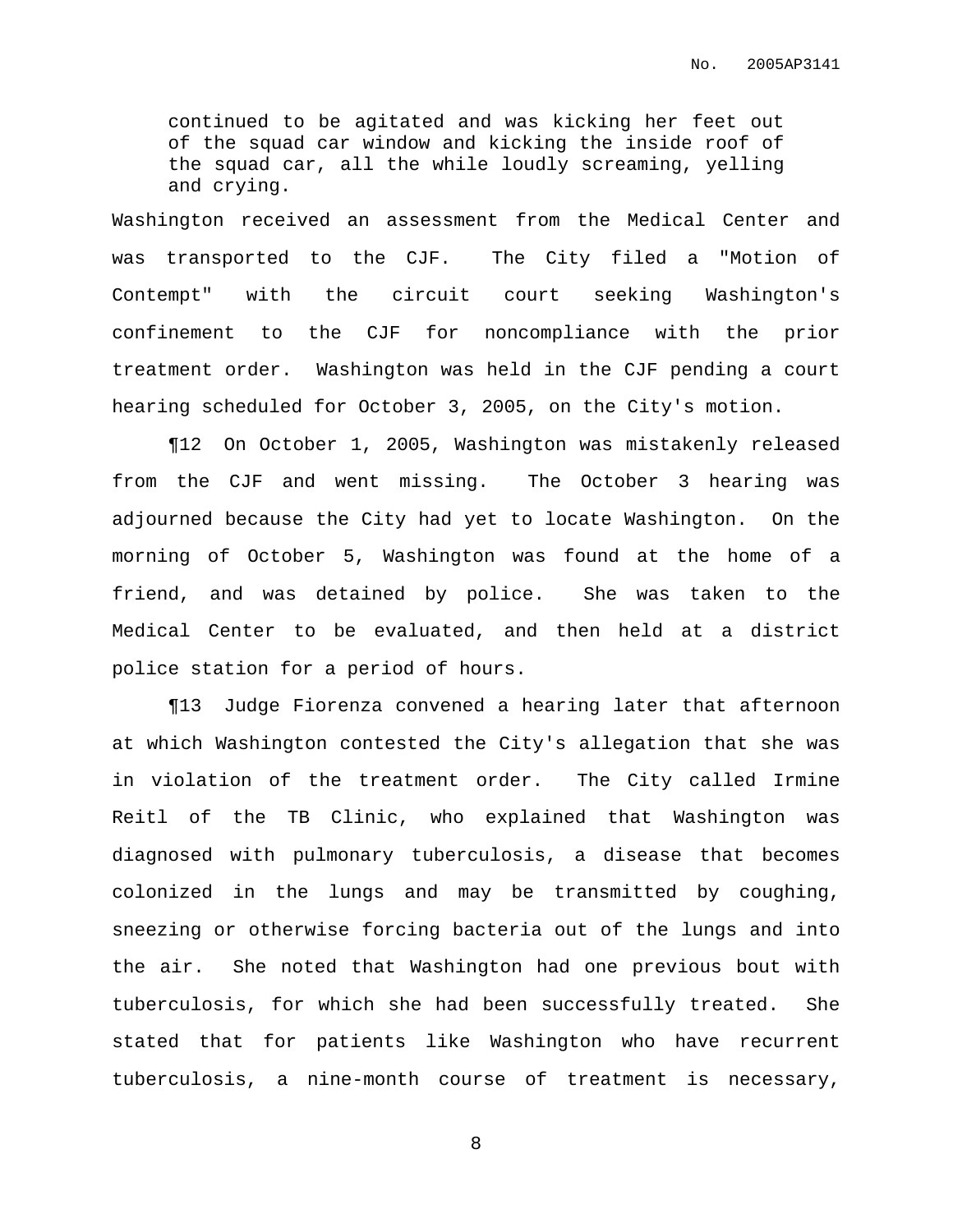which starts with administering a regimen of four medications at regular intervals. Reitl testified that she believed Washington was not presently contagious, but that if she did not resume treatment, she would become contagious, perhaps within a week, and "certainly within a month." Reitl explained that "for [Washington's] own health and everyone's health in the community," Washington "must strictly adhere to the treatment regimen."

¶14 Reitl gave testimony about Washington's combativeness when detained by officers on September 29. Reitl also testified that Washington was "incoherent" when Reitl encountered her on September 29, and Reitl believed, based on her training and experience as a nurse, that Washington was "under the influence of something."

¶15 Washington testified on her own behalf. Washington admitted that she stayed at a friend's house and not with her sister upon her release from the Medical Center on September 27. She also admitted that she had not taken her tuberculosis medication on October 2 as ordered because "[i]t had slipped [her] mind." Based on these statements, which the circuit court determined were admissions of noncompliance, the court found Washington to be in violation of the prior treatment orders. The circuit court concluded that, as a consequence, confinement was appropriate.

¶16 The City asked that Washington be confined to the CJF. The City stated that it "d[id] not believe that there [was] any facility . . . other than the [CJF] that would serve the purpose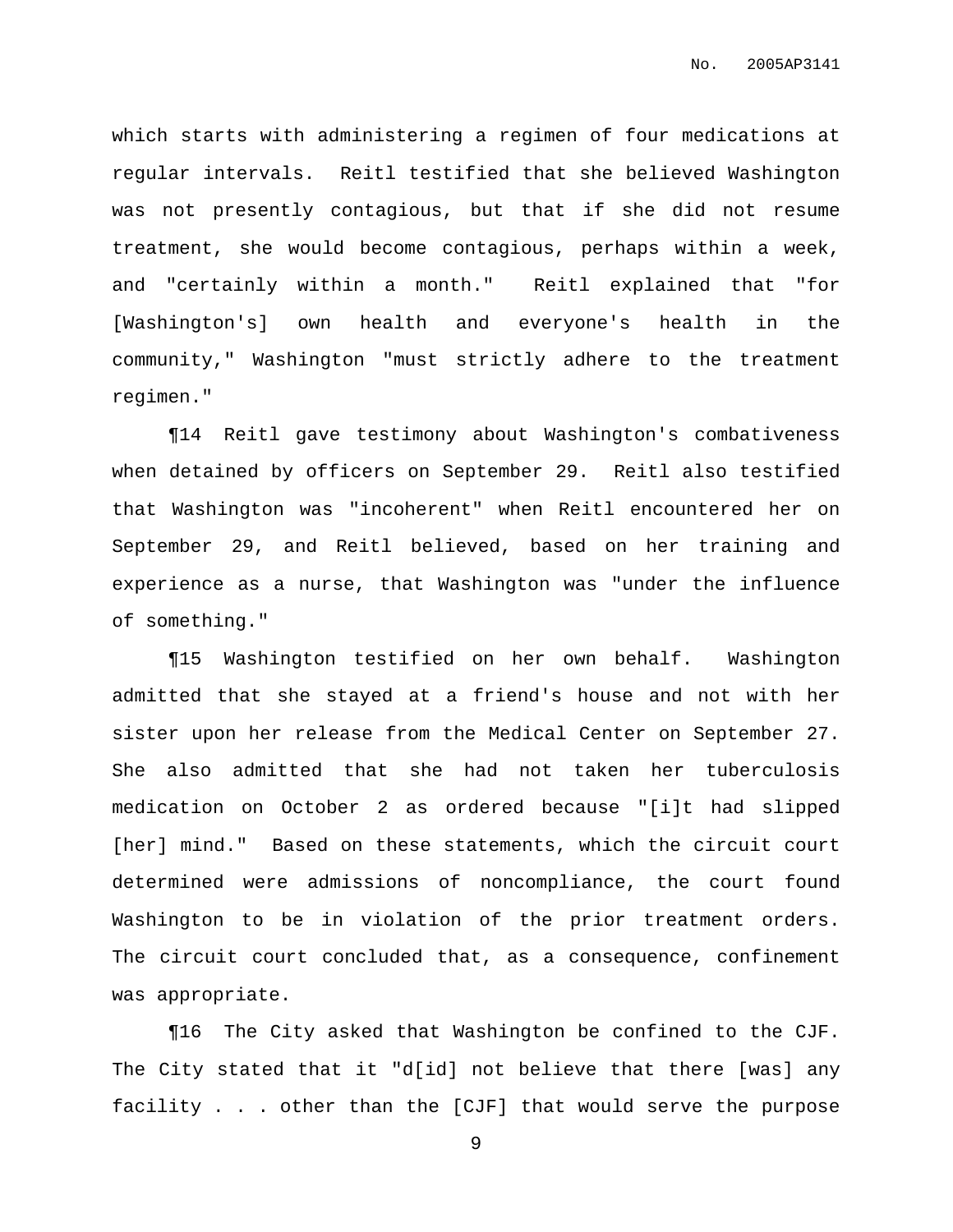of protecting the public health under these very unusual and extraordinary circumstances."

¶17 Counsel for Washington requested confinement to the Medical Center, arguing that her prior placement there "worked out very well and she was under guard and I would assume she would still be under guard." Alternatively, counsel asked that the circuit court consider confining Washington to the Milwaukee County Mental Health Complex (Mental Health Complex). Counsel urged the court to consider "any alternative other than jail . . . . The [Medical Center] situation worked. The Court could order her there for a period while other alternatives are explored."

¶18 The City opposed Washington's confinement to the Mental Health Complex, arguing that security there was "not assured." The City also opposed placement in the Medical Center, arguing "it would be grossly unfair to the taxpayers of this City to require that [Washington] be placed under police guard on a 24/7 basis, which would be required for a period of nine months. The jail already has security. It would not cost our taxpayers any more." Counsel for Washington responded that cost to taxpayers was not a permissible factor in a Wis. Stat. § 252.07(9) confinement proceeding.

¶19 The circuit court considered the City's request to confine Washington, and determined that it would proceed under Wis. Stat. § 252.07(9), the long-term confinement subsection of the tuberculosis control statute, and not under Wis. Stat. § 785.04(1), the remedial contempt statute: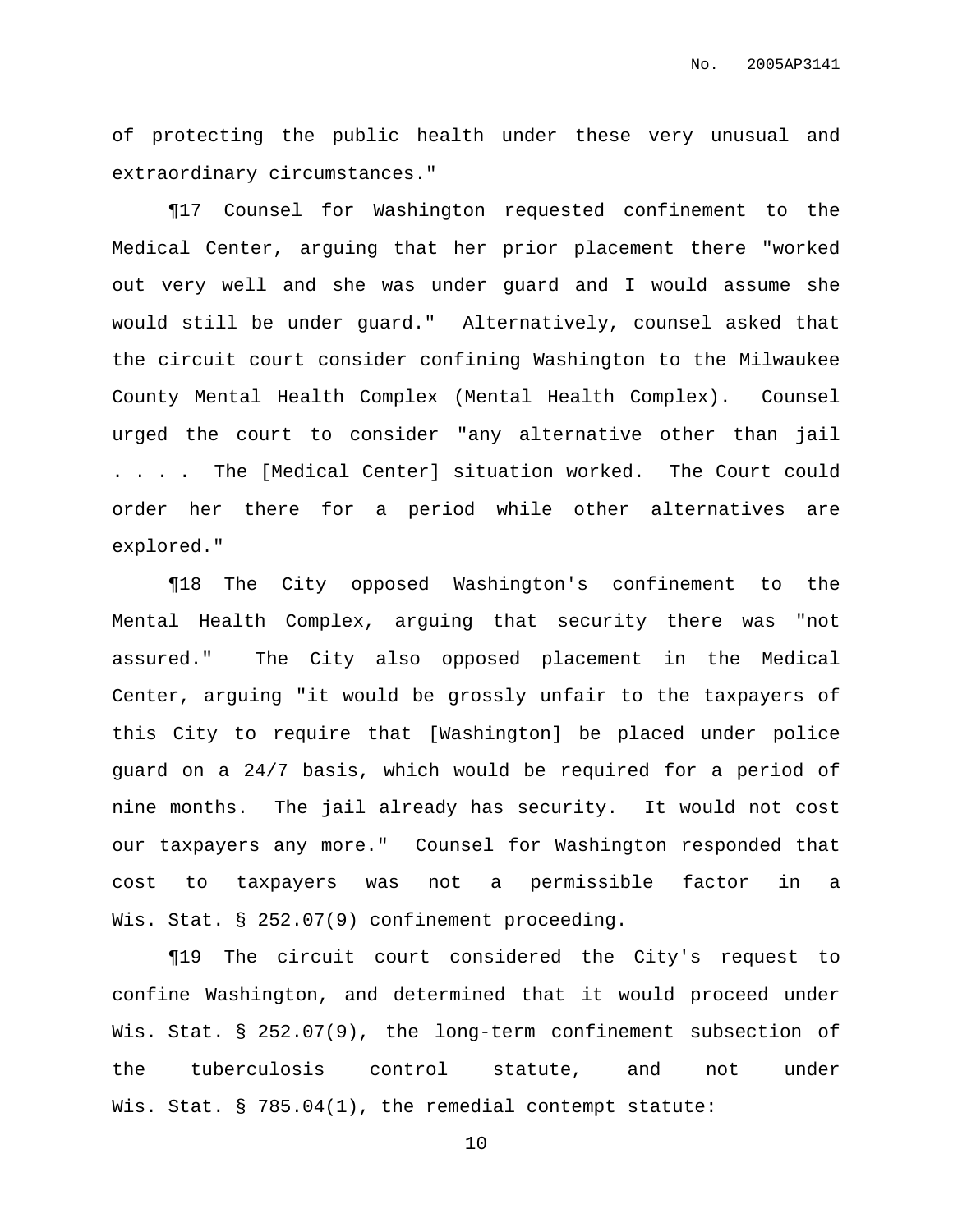THE COURT: Well, actually, you know, I was reading over the statute as to this type of hearing because it is an unusual type of action. It's under [sec.] 252.05 of the statutes regarding tuberculosis. And that statute does allow the Court to confine a person for the treatment of the tuberculosis. What the Court——What the statute requires is that if I'm going to order a person in confinement more than six months, I have to have a review every six months if I'm going to order her confined. I don't know if that's the——

[CITY ATTORNEY]: That's exactly how we're proceeding.

THE COURT: This is the only way I know how to proceed is under this statute because it's a specific statute if someone has tuberculosis.

[CITY ATTORNEY]: That's what I'm asking the Court proceed under. This statute, no other.

THE COURT: Yeah. And I don't know—really know if the Court has to find contempt per se . . . . You know, [Wis. Stat. § 252.07(9)] allows for the Court to confine an individual. That's how I read the statute . . . .

[CITY ATTORNEY]: That's how I would read it, your Honor. The only reason that I brought it in the form of a [motion for] contempt was because we did have a prior order that we contend was violated. But in the alternative, even if that weren't the case, if the case is serious enough, I believe——I think it's 252.07(8) and (9) would be sufficient.

The circuit court's written order of confinement stated that Washington "is and remains a threat to the public health and safety as a consequence of her failure to comply with" the court's previous treatment orders. The court's order did not reference contempt.

¶20 The circuit court found Washington to be in violation of the prior treatment orders based in part on Washington's admissions that she did not stay with her sister upon her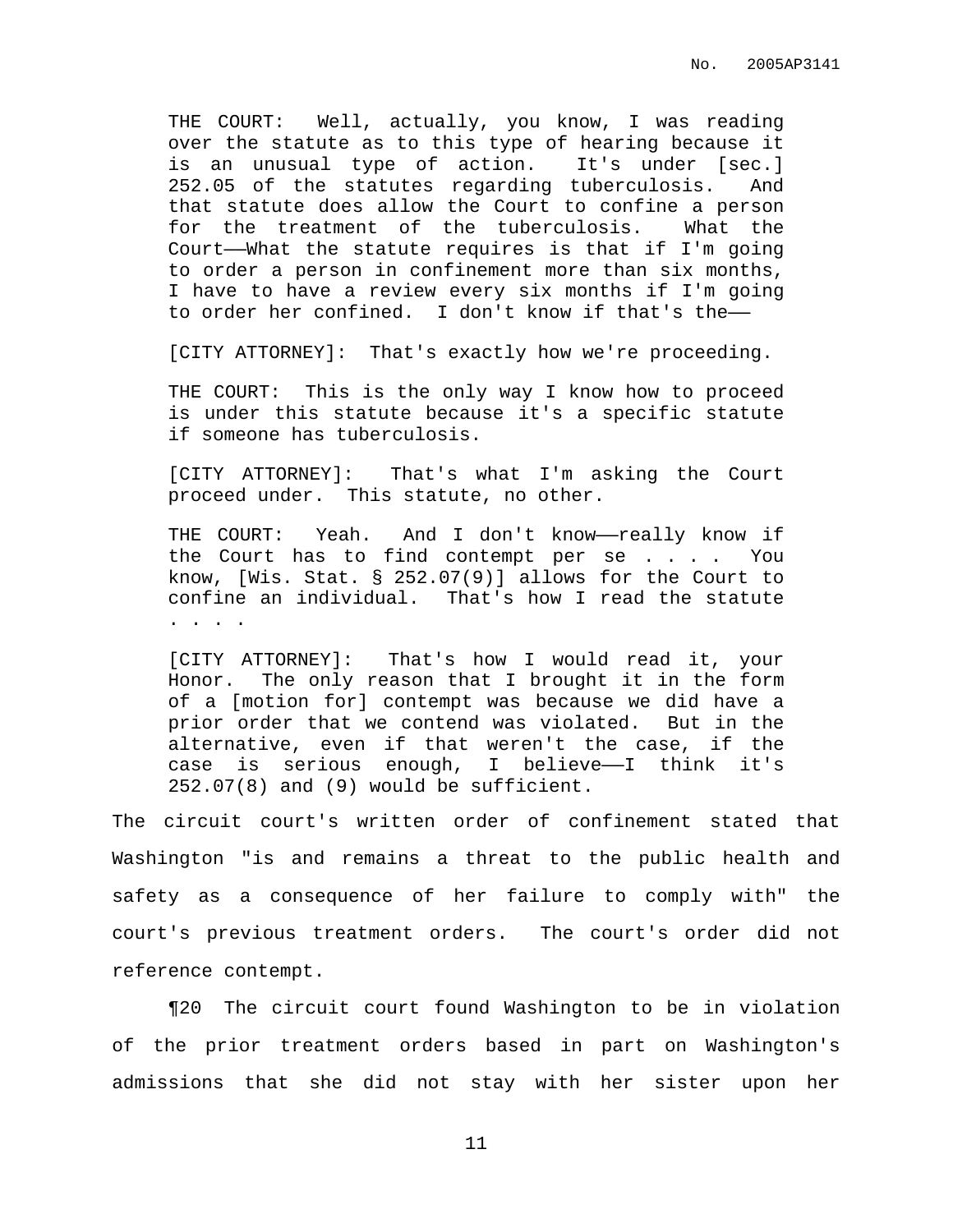release from the Medical Center, and that it had "slipped her mind" to take her medication. The court found that "[t]here is a huge threat to our community if Miss Washington is walking around our community not taking her medicine for tuberculosis." The court determined that "by not taking [her] medication," Washington was "making decisions for other people in our community. She's becoming a huge health risk."

¶21 The circuit court rejected Washington's request that she be confined to the Medical Center, citing fiscal reasons, in part:

With respect to the order that I place a guard at the hospital and allow her to stay at the hospital for the remainder of her treatment[,] I refuse to require taxpayers to pay 24 hour around the clock guard at her door to make sure she stays put. I don't think that's appropriate.

The court also rejected confinement to the Mental Health Complex, stating:

If your client for whatever reason would qualify to go to the mental health complex, that's fine with me, but I'm not ordering that she be placed there . . . . I don't know what the qualifications are for somebody to be placed there, and I have none of that information in front of me.<sup>7</sup>

¶22 The circuit court ordered Washington confined to the CJF for an indeterminate period of time, with a review of her confinement in six months, pursuant to Wis. Stat. § 252.07(9).

 $7$  For reasons that are unclear from the record and filings, Washington appears to have abandoned the Mental Health Complex as an alternate less restrictive place of confinement to jail. Her briefs focus exclusively on the Medical Center as the alternate less restrictive place of confinement.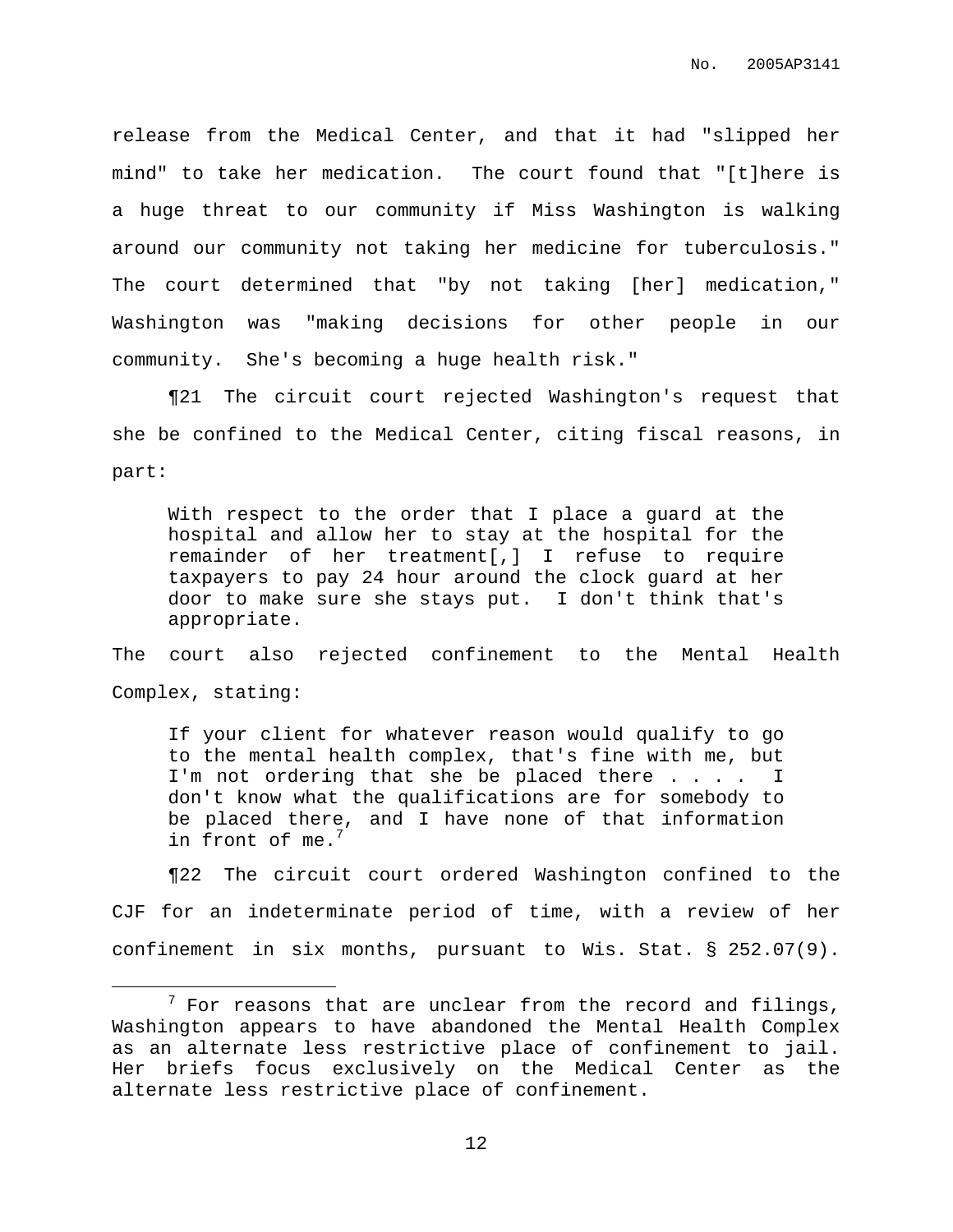The circuit court stated that "the [CJF] certainly qualifies" as "a facility where treatment can be rendered." Addressing Washington's counsel, the court stated "if you can find some other locked facility for your client [than the CJF] . . . the Court would be happy to order her placed somewhere else, and I'm sure the City would agree." The court added:

If any kind of change of circumstances come[s] up, you bring the matter and I'll hear this matter . . . on very short notice . . . . If you find some other place to have her placed, you want me to order something, sir, I'll be happy to look at whatever you have found.

¶23 Washington appealed to the court of appeals, challenging only her placement to the CJF instead of a less restrictive facility, and not whether the court had grounds to order her confinement. She contended that Wis. Stat. § 252.07(9) required that confinement be to the least restrictive place available, that the Medical Center was suitable and less restrictive than the CJF, and that the circuit court erred in considering fiscal matters in making its confinement decision. The court of appeals ordered briefing on several issues, including whether "this may be an appeal from what is functionally a contempt order."

¶24 The court of appeals unanimously affirmed the circuit court, concluding that "no less restrictive alternative" language in Wis. Stat. § 252.07(9)(a) applied to the fact of confinement only, and not to the place of confinement. Washington, 292 Wis. 2d 258, ¶12. The court of appeals further concluded that a circuit court may consider the cost to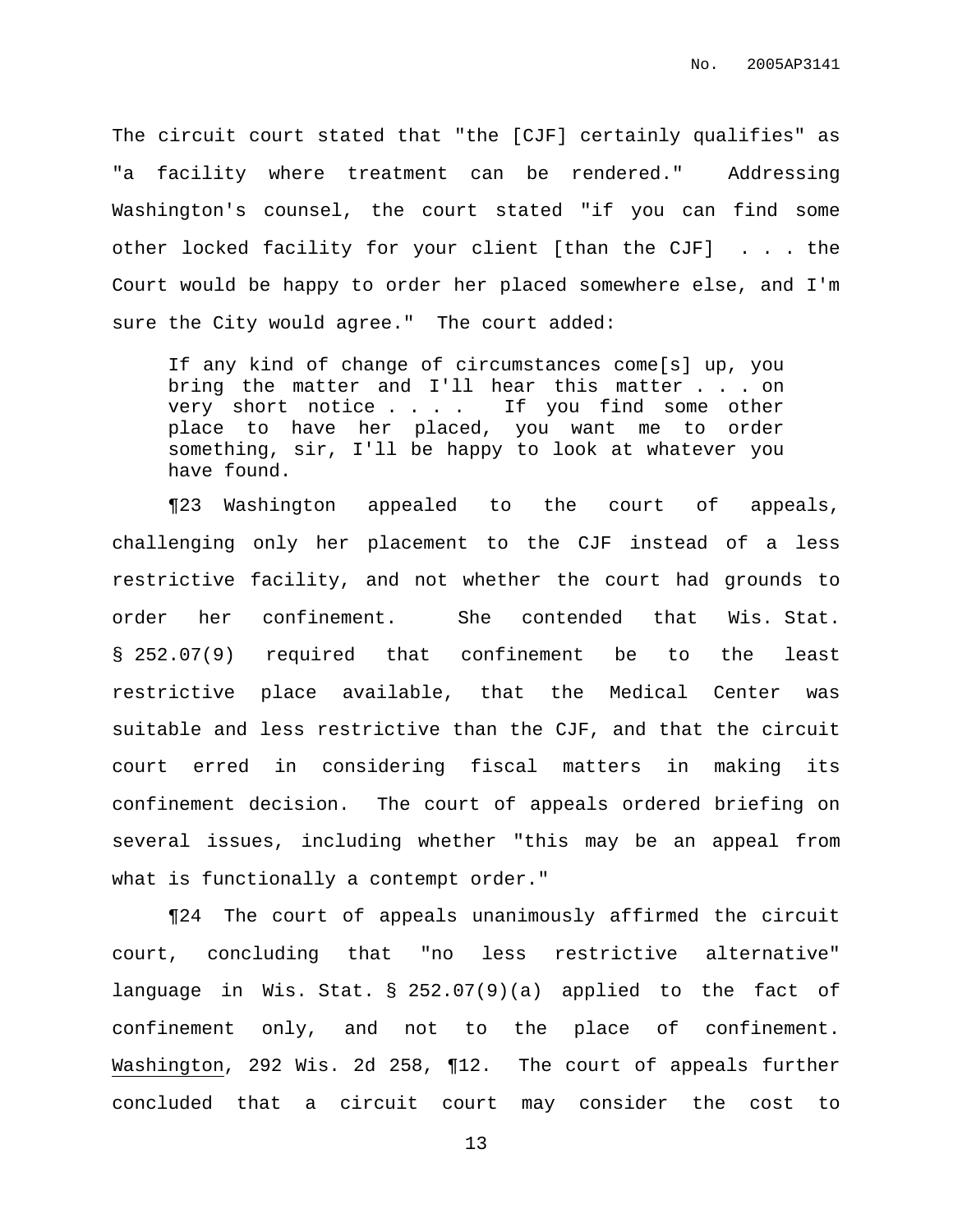taxpayers in determining the place of confinement under Wis. Stat. § 252.07(9).

¶25 A majority of the panel concluded that the order of confinement was also lawful under Wis. Stat. § 785.04(1), which authorizes orders of remedial contempt. Id., ¶19. One judge dissented as to this point. Washington seeks review of the decision of the court of appeals affirming the circuit court's order of confinement to jail.

II

¶26 A circuit court's decision concerning where to confine a person with tuberculosis who fails to comply with a prescribed treatment regimen is discretionary. "A proper exercise of discretion requires that the trial court rely on facts of record, the applicable law, and, using a demonstrable rational process, reach a reasonable decision." State v. Manuel, 2005 WI 75, ¶24, 281 Wis. 2d 554, 697 N.W.2d 811. Whether the circuit court applied the correct legal standard is a question of law that we review de novo. Landwehr v. Landwehr, 2006 WI 64, ¶8, 291 Wis. 2d 49, 715 N.W.2d 180.

¶27 This case requires us to interpret the long-term confinement provisions of the tuberculosis control statute, Wis. Stat. § 252.07(9), and the remedial contempt statute, Wis. Stat. § 785.04(1). Statutory interpretation is a matter of law that is subject to de novo review. See Landwehr, 291 Wis. 2d 49, ¶9.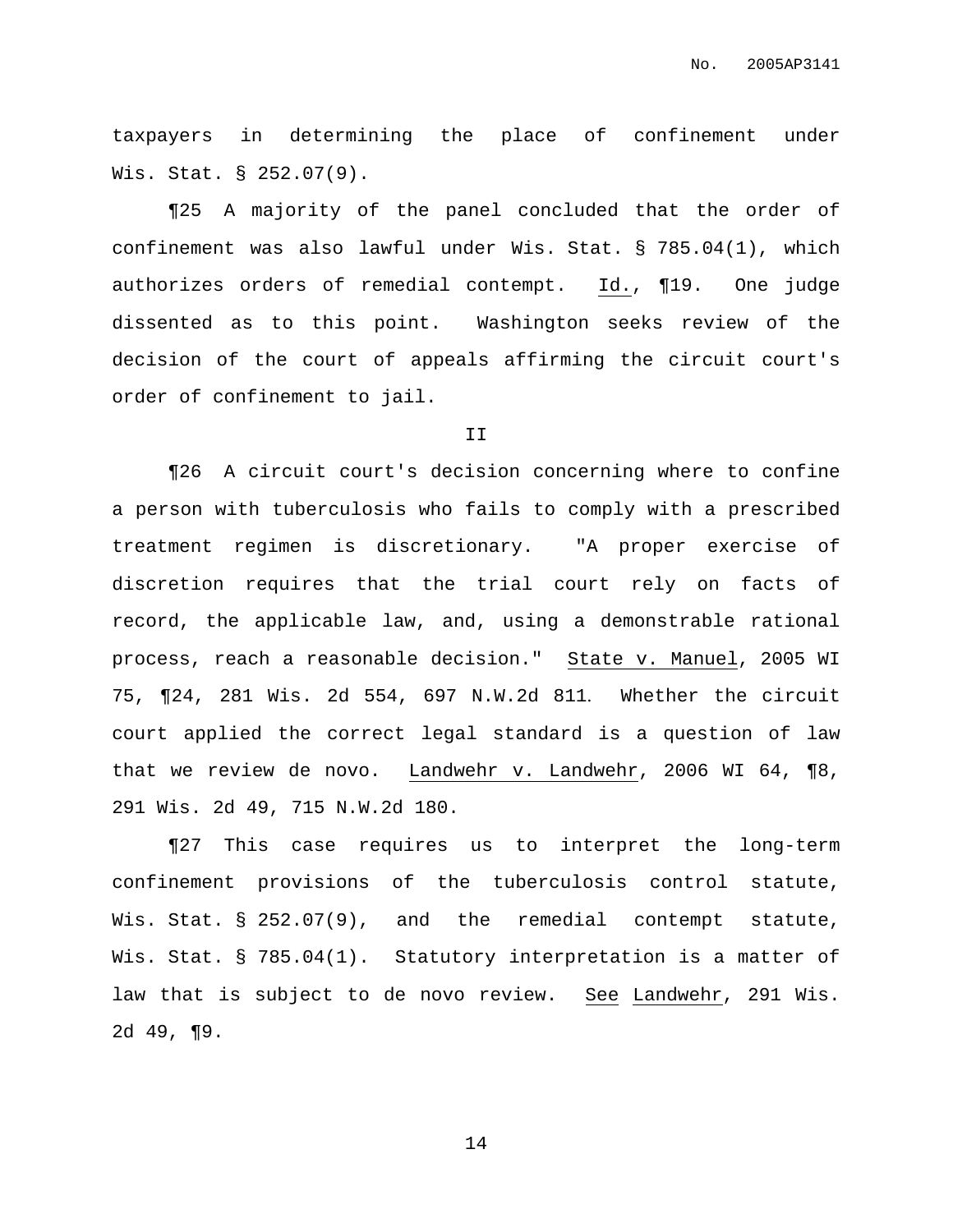¶28 The tuberculosis control section of the communicable disease chapter of the Wisconsin statutes, Chapter 252, authorizes the confinement of an individual with tuberculosis under certain circumstances. The statute contains subsections that set forth procedures for confinement of persons with tuberculosis for up to 72 hours, Wis. Stat. § 252.07(8), and for periods of indeterminate length, § 252.07(9).

¶29 Wisconsin Stat. § 252.07(8) permits the Wisconsin Department of Health and Family Services ("DHFS") or a local health officer $^8$  to order the confinement of a person with tuberculosis. Under this subsection, the DHFS or local health officer must notify a court in writing of the confinement, and include the following in its filing: (1) A statement of a doctor or advanced practice nurse prescriber that the person has infectious tuberculosis or suspect tuberculosis;<sup>9</sup> (2) evidence

 $8$  "Local health officer" means "the health officer who is in charge of the local health department." Wis. Stat. § 250.01(5).

 $9$  Wisconsin Stat. § 252.07(1g) defines "infectious tuberculosis" and "suspect tuberculosis" as follows:

<sup>(</sup>a) "Infectious tuberculosis" means tuberculosis disease of the respiratory tract, capable of producing infection or disease in others as demonstrated by the presence of acid-fast bacilli in the sputum or bronchial secretions or by chest radiograph and clinical findings.

<sup>(</sup>d) "Suspect tuberculosis" means an illness marked by symptoms and laboratory tests that may be indicative of tuberculosis, such as a prolonged cough, prolonged fever, hemoptysis, compatible roentgenographic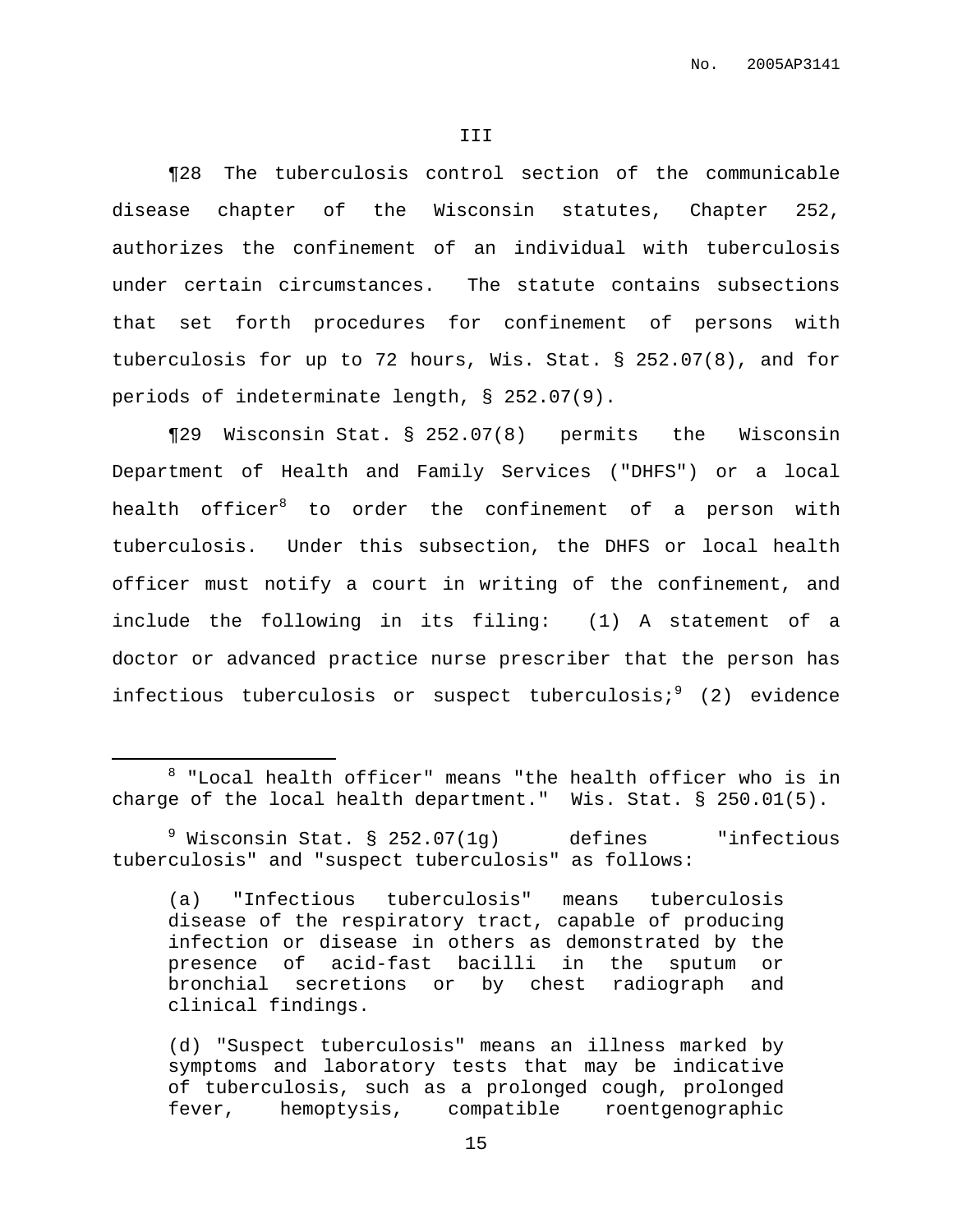that the person has refused to follow a prescribed treatment regimen, or, if the person has suspect tuberculosis, has refused to undergo a medical examination; and (3) a statement that the person poses an imminent and substantial threat to himself or herself or to the public health. A law enforcement officer or other authorized person must transport, when necessary, the person subject to a confinement order under § 252.07(8), "to a facility that [DHFS] or [the] local health officer determines will meet the individual's need for medical evaluation, isolation and treatment." § 252.07(8)(b). A person may not be confined for more than 72 hours under § 252.07(8), excluding Saturdays, Sundays and legal holidays, "without a court hearing under sub. (9) to determine whether the confinement should continue." § 252.07(8)(c).

¶30 Under Wis. Stat. § 252.07(9)(a),

[t]he [DHFS] or a local health officer may petition any court for a hearing to determine whether an individual with infectious or suspect tuberculosis should be confined for longer than 72 hours in a facility where proper care and treatment will be provided and spread of the disease will be prevented. $^{10}$ 

findings or other appropriate medical imaging findings.

 $10$  We note that the first part of Wis. Stat. § 252.07(9)(a) refers to persons with infectious tuberculosis and suspect tuberculosis, but does not mention persons with noninfectious tuberculosis who are at a high risk of developing infectious tuberculosis. Section 252.07(9)(a) cannot be read, however, without looking at the remainder of paragraph (9)(a). We construe § 252.07(9)(a) as applying to persons mentioned in subparagraph (9)(a)1. who suffer from noninfectious tuberculosis who are at a high risk of developing infectious tuberculosis.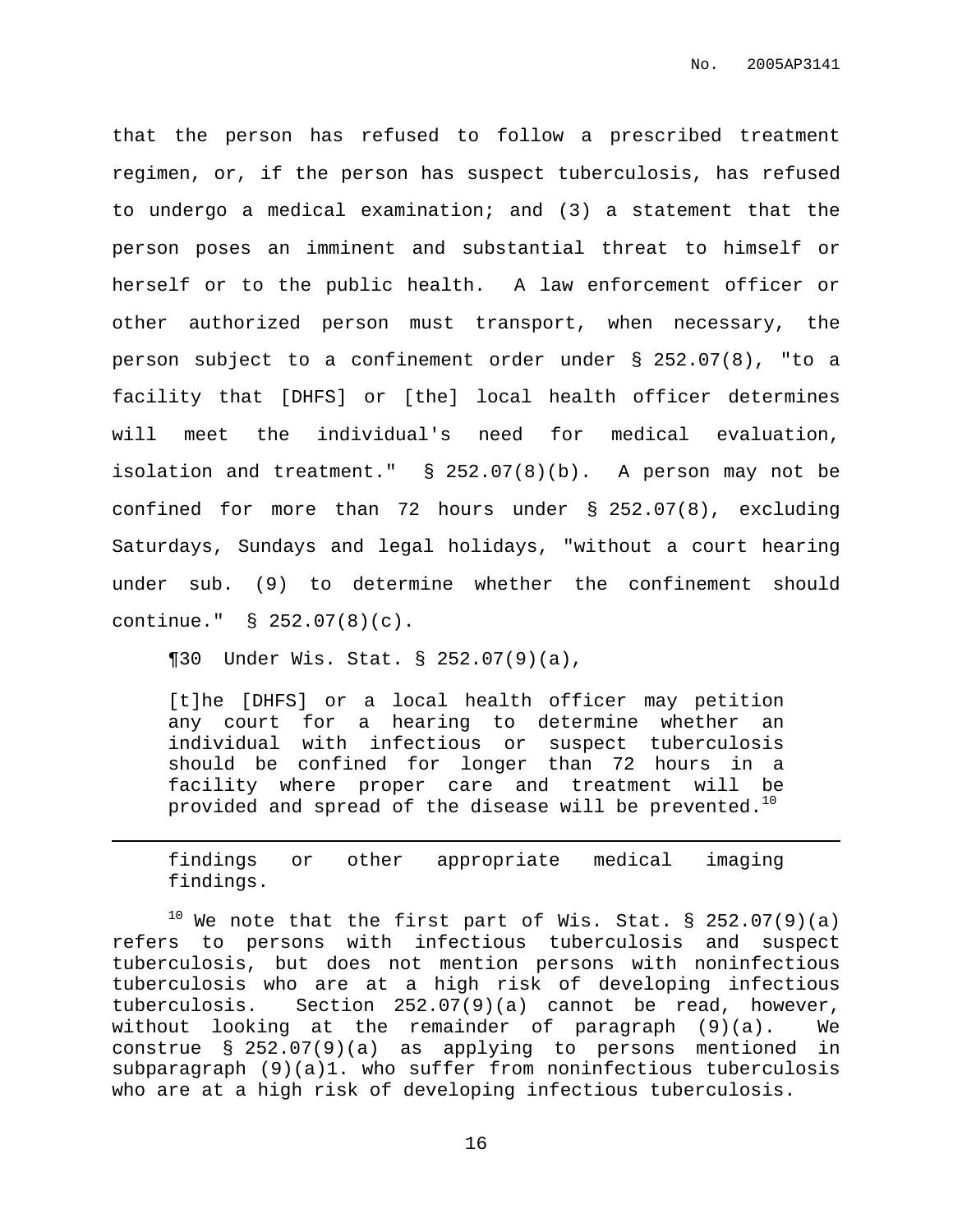Wisconsin Stat. § 252.07(9)(a)1. states that the petition seeking confinement must demonstrate either that the person has infectious tuberculosis, suspect tuberculosis or "that the individual has noninfectious tuberculosis but is at high risk of developing tuberculosis." This portion of subdivision 1., which immediately follows paragraph (a), would be rendered meaningless surplusage if § 252.07(9)(a) were not construed to include persons with "noninfectious tuberculosis" who are at a high risk of becoming infectious. See Mueller v. McMillian Warner Ins. Co., 2006 WI 54, ¶27, 290 Wis. 2d 571, 714 N.W.2d 183 ("A statute should be construed so that no word or clause shall be rendered surplusage and every word if possible should be given effect.") (citation omitted). There is absolutely no reason to include this category of persons in a petition for confinement if that person cannot be confined under the statute. Such a reading would render the statute nonsensical.

The remainder of Wis. Stat. § 252.07(9)(a) makes it clear that, with respect to a person with noninfectious tuberculosis at a high risk of developing tuberculosis who has a nonresistant form of the disease, the petition must allege under subdivision (9)(a)2. that the individual has failed to comply with the prescribed treatment regimen or rules promulgated by the DHFS. The petition must further, under subdivision (9)(a)3., allege that all other reasonable means of achieving voluntary compliance have been exhausted and no less restrictive alternative exists. Finally, under subdivision (9)(a)4., the petition must allege that the individual poses an imminent and substantial threat to himself or herself or to the public health. There is no point in including these allegations in a petition seeking confinement unless the court has the power to act on the petition and order confinement. The introductory portion of § 252.07(9)(a) must be read with the remainder of the paragraph if the statute is to make any sense.

In addition, a construction that did not include such persons would exempt from the tuberculosis control statute an entire category of persons with tuberculosis who pose a greater public health threat than persons with "suspect tuberculosis." Such a result would be absurd and contrary to the public health objectives of the statute. See Strenke v. Hogner, 2005 WI 25, ¶48, 279 Wis. 2d 52, 694 N.W.2d 296 ("Laws must be interpreted, considering the legal and practical consequences, to avoid unreasonable and absurd results.") (citation omitted).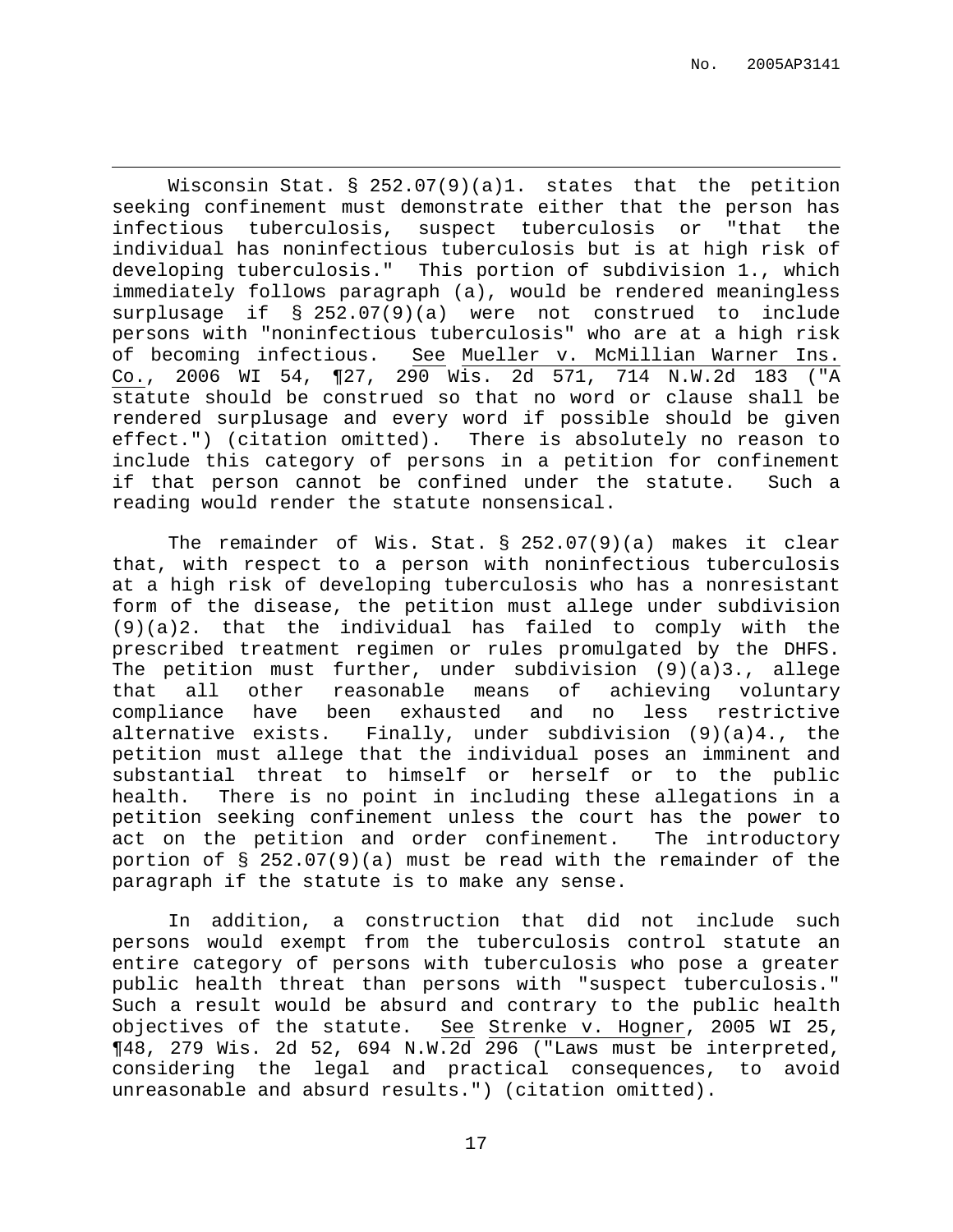The statute further provides that DHFS or a local health officer "shall include in the petition documentation that demonstrates all of the following:" (1) the person has infectious tuberculosis, has noninfectious tuberculosis but is at a high risk of developing infectious tuberculosis or has suspect tuberculosis; (2) the person "has failed to comply with the prescribed treatment regimen . . . or that the disease is resistant to the medication prescribed" to the person; (3) "all other reasonable means of achieving voluntary compliance with treatment have been exhausted and no less restrictive alternative exists; or that no other medication to treat the resistant disease is available"; and (4) the person "poses an imminent and substantial threat to himself or herself or to the public health." § 252.07(9)(a)1.-4. A person confined under § 252.07(9) "shall remain confined until the department or local health officer . . . determines that treatment is complete or that the individual is no longer a substantial threat to himself or herself or to the public health."  $\S$  252.07(9)(c). If the person is to be confined for more than six months, "the court shall review the confinement every [six] months." Id. DHFS is authorized under § 252.07(11) to promulgate rules to assist in the administration and enforcement of the section, which are contained in Wis. Admin. Code §§ HFS  $145.08-145.13$  (Dec. 2003). $^{11}$ 

<sup>&</sup>lt;sup>11</sup> All references to Wis. Admin. Code § 145 are to the version published December 2003 in the administrative register, No. 576.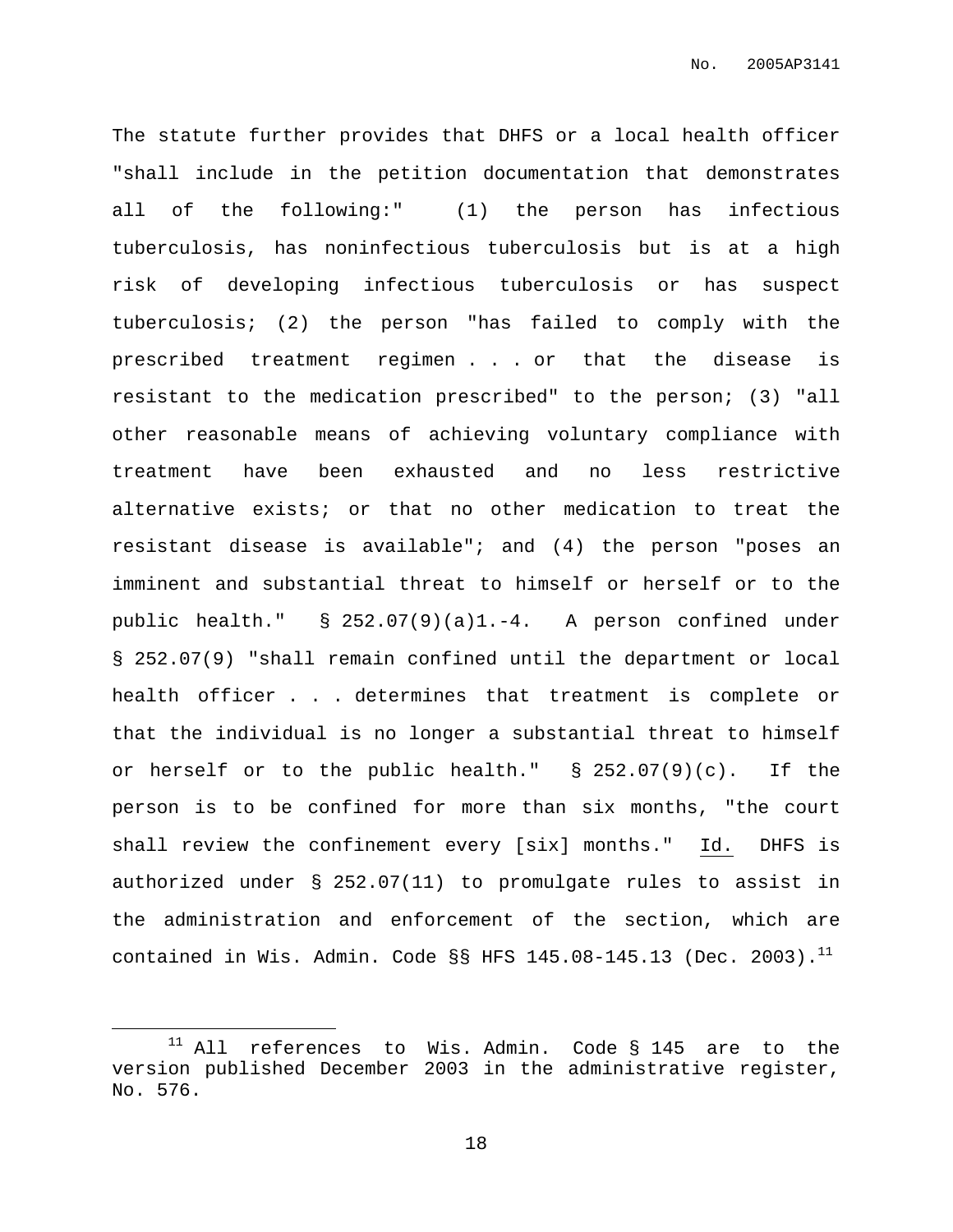A

¶31 Washington does not challenge the circuit court's basis for ordering her confinement under Wis. Stat. § 252.07(9). She asserts only that the court lacked authority under the statute to order confinement to the CJF. Washington first contends that a jail is not a "facility" as the term is used in § 252.07(9)(a), which authorizes confinement to a "facility where proper care and treatment will be provided and spread of the disease will be prevented." Washington disputes the court of appeals' conclusion that the absence of an explicit bar on jail confinement makes jail a permissible placement option, see Washington, 292 Wis. 2d 258, ¶12, asserting that the absence of an express authorization of jail confinement demonstrates that it is an impermissible placement option, given the statute's nonpunitive, public health purpose. Further, Washington notes that § 252.07(8), like § 252.07(9), also authorizes confinement to a "facility." She argues that to construe "facility" to include a jail would give DHFS and local health officers the authority under § 252.07(8) to confine a person to jail for up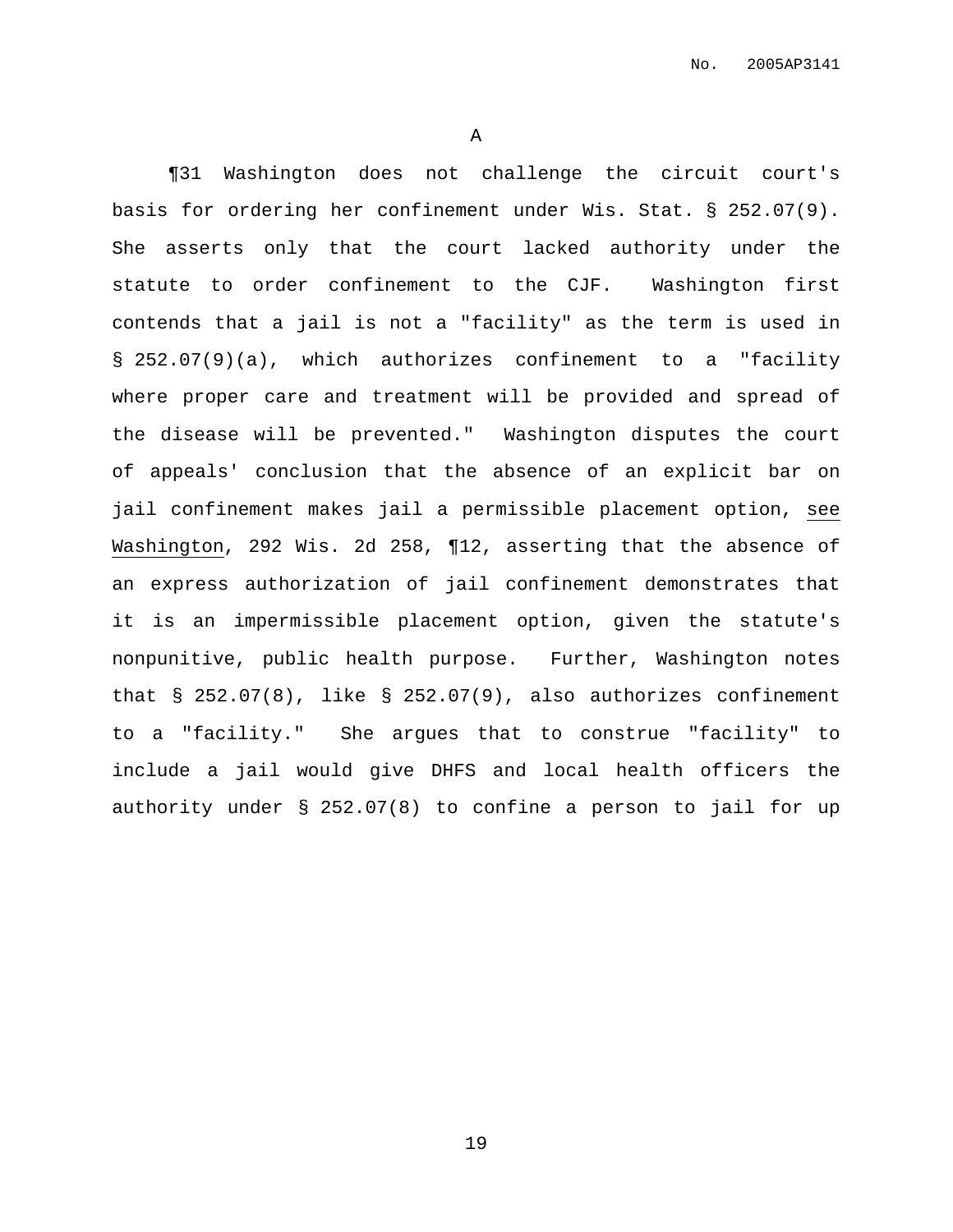to 72 hours without prior judicial approval, a result Washington asserts the legislature would never have intended. $^{12}$ 

¶32 When interpreting a statute, we "begin[] with the language of the statute. If the meaning of the statute is plain, we ordinarily stop the inquiry." State ex rel. Kalal v. Circuit Court, 2004 WI 58, ¶45, 271 Wis. 2d 633, 681 N.W.2d 110 (citations omitted). In general, statutory language is given its common, ordinary and accepted meaning. See id. We often consult a recognized dictionary to determine the common, accepted meaning of a word. Robin K. v. Lamanda M., 2006 WI 68, ¶16, 291 Wis. 2d 333, 718 N.W.2d 38 (citations omitted). However, when construing a word or phrase that is a legal term of art, we give the word or phrase its accepted legal meaning. Wis. Citizens Concerned for Cranes & Doves v. DNR, 2004 WI 40, ¶6, 270 Wis. 2d 318, 677 N.W.2d 612; see also Wis. Stat. § 990.01(1). We do not search for statutory meaning in extrinsic sources of interpretation such as legislative history unless the statutory language is ambiguous, "although legislative history is sometimes consulted to confirm or verify

 $12$  The City correctly notes that Washington conceded before the court of appeals that a jail was a "facility" under Wis. Stat. § 252.07(9)(a), and contends that Washington has therefore waived the right to argue otherwise here. For the sake of clarifying the law, we chose to address the question of whether a jail is a "facility" under this statute. See Clean Wisconsin, Inc. v. Pub. Serv. Comm'n of Wisconsin, 2005 WI 93, ¶270, 282 Wis. 2d 250, 700 N.W.2d 768 (stating that waiver is a rule of judicial administration, and as such, a reviewing court has the inherent authority to disregard a waiver and address the merits of an unpreserved issue).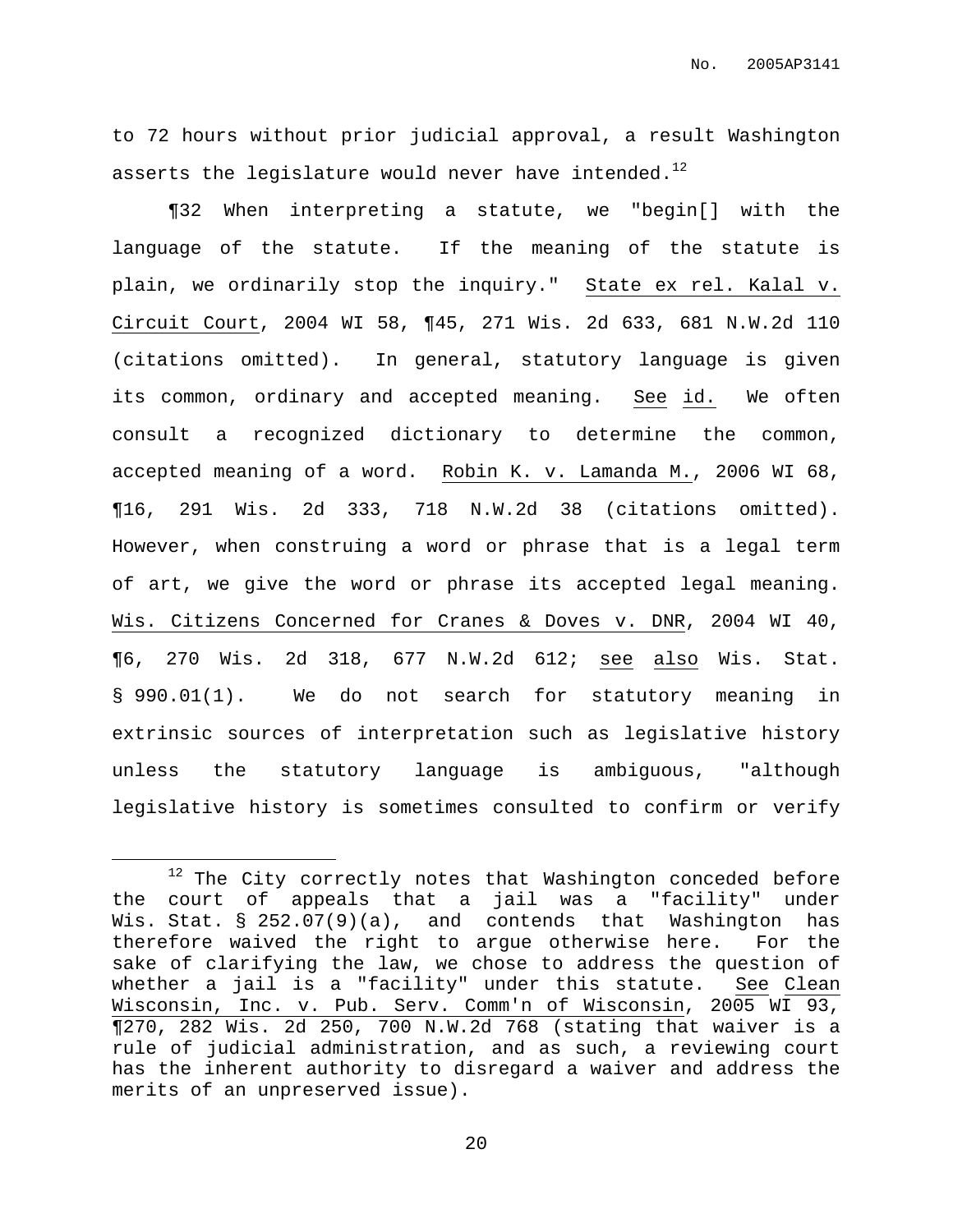a plain-meaning interpretation." Kalal, 271 Wis. 2d 633, ¶¶46, 51 (citations omitted).

¶33 To determine whether Wis. Stat. § 252.07(9)(a) permits confinement to a jail for a person with noninfectious tuberculosis with a high risk of developing infectious tuberculosis who is noncompliant with a prescribed treatment regimen, we begin with the statutory language, considering the meaning of operative terms singly, and in relation to the statute as a whole. See Kalal, 271 Wis. 2d 633, ¶46 ("[S]tatutory language is interpreted in the context in which it is used; not in isolation, but as a part of the whole."). The statute provides that the place to which a person with infectious tuberculosis, noninfectious tuberculosis with a high risk of developing infectious tuberculosis, or suspect tuberculosis who fails to comply with a prescribed treatment regimen may be confined is "a facility where proper care and treatment will be provided and spread of the disease will be prevented." § 252.07(9)(a). Because Washington had noninfectious tuberculosis but was at a high risk of developing tuberculosis, $^{13}$  we address only whether § 252.07(9)(a) authorizes

 $13$  For the sake of readability, we refer to persons with "noninfectious tuberculosis who are at a high risk of developing tuberculosis" as persons with "noninfectious tuberculosis" in the remainder of this opinion.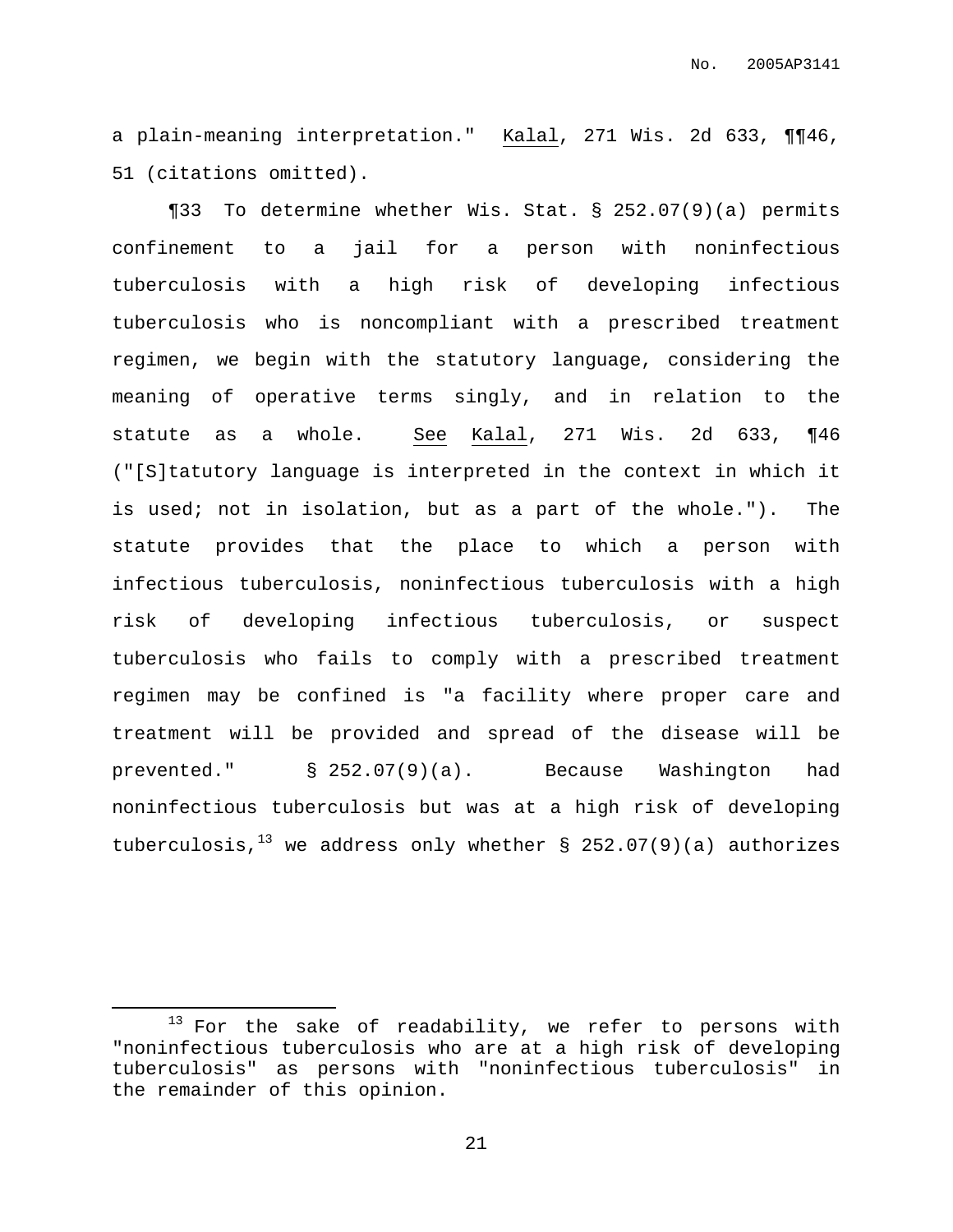No. 2005AP3141

placement to jail for persons with noninfectious tuberculosis who are at a high risk of developing tuberculosis. $^{14}$ 

¶34 While Wis. Stat. § 252.07(9)(a) does not explicitly authorize placement in jail of persons with noninfectious tuberculosis who are noncompliant with a prescribed treatment regimen, the plain language of the statute also does not preclude such a placement. The statute authorizes confinement to a "facility," a word not defined in Chapters 250 (health administration) or 252 (communicable diseases) of the statutes, nor in the tuberculosis subchapter of the administrative code. We therefore turn to a dictionary to ascertain the meaning of the word. See Landwehr, 291 Wis. 2d 49, ¶16. Webster's defines "facility" as "something (as a hospital, machinery, plumbing) that is built, constructed, installed or established to perform some particular function or to serve or facilitate some particular end." Webster's Third New International Dictionary 812-13 (1986). Under this commonly accepted meaning of the term, "facility" is broad enough to encompass many placement options, including jail.

¶35 The use of the word "confine" in Wis. Stat. § 252.07(9)(a) further indicates that jail is a placement option permitted for persons with noninfectious tuberculosis who are noncompliant with a prescribed treatment regimen. "Confine" is

 $14$  The issue of whether jail is a place of confinement authorized by the statute for persons with infectious or suspect tuberculosis is not before us. The issue we have addressed involves persons with noninfectious tuberculosis who are at a high risk of developing tuberculosis.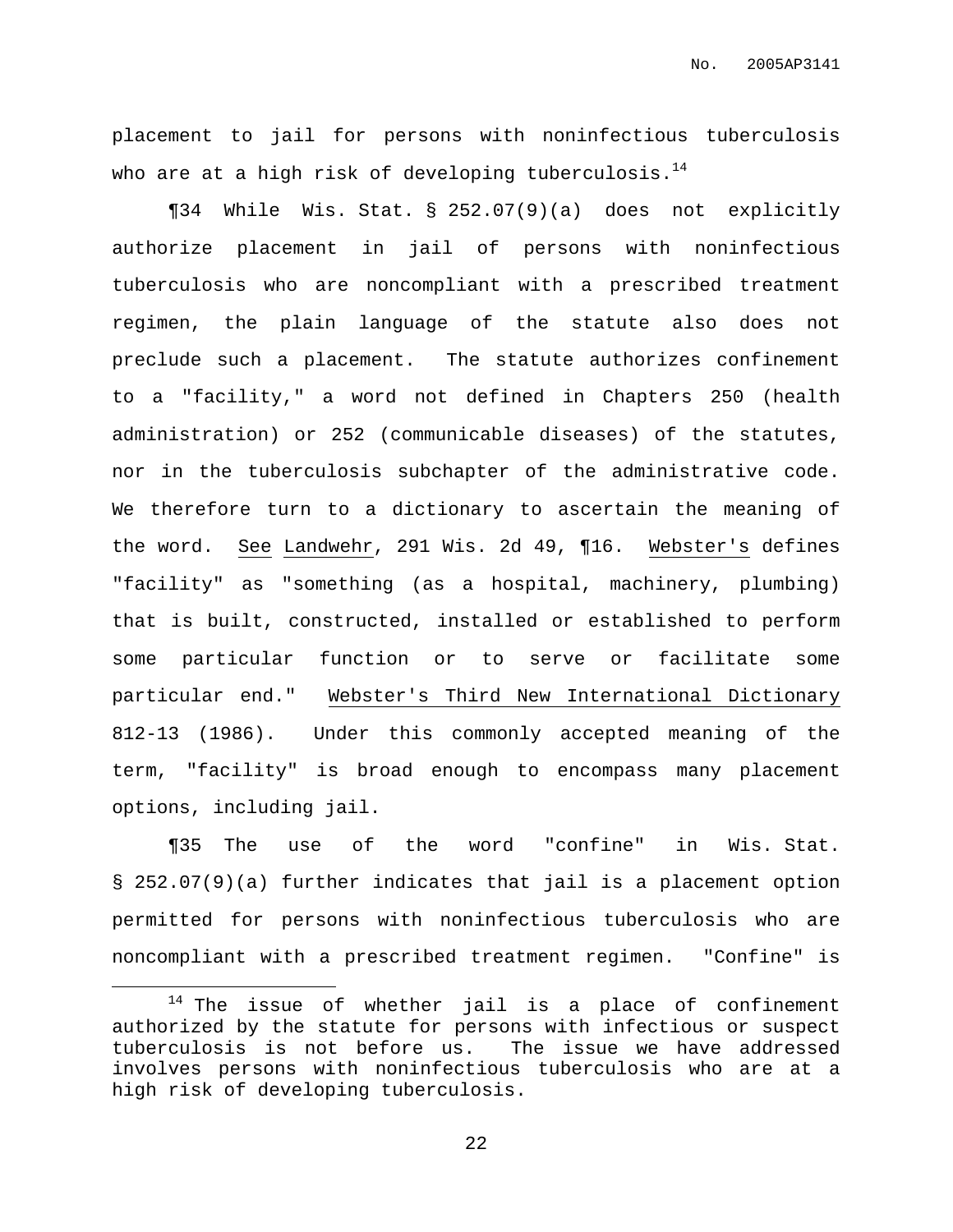not defined within Chapters 250 (health administration) nor 252 (communicable diseases) of the Wisconsin Statutes. The tuberculosis control subchapter of the administrative code defines "confinement" as "restriction of a person with tuberculosis to a specified place in order to prevent the transmission of the disease to others, to prevent the development of drug-resistant organisms or to ensure that the person receives a complete course of treatment." Wis. Admin. Code § HFS 145.08(2). This definition essentially repeats the language of § 252.07(9)(a), which provides that the facility must be one in which "proper care and treatment will be provided and spread of the disease will be prevented."

¶36 Elsewhere in Wis. Stat. § 252.07 and in other sections of Chapter 252, "isolate" and "quarantine," or variants of these terms, are used rather than "confine." Section 252.07(1g)(c) defines "isolation" as "the separation from other persons of a person with infectious tuberculosis in a place and under conditions that prevent the transmission of infection." The term "quarantine" is not defined in Chapters 250 or 252. Webster's definition of "quarantine" is "to isolate as a precaution against contagious disease." Webster's Third New International Dictionary 1859 (1986).

¶37 By contrast, the word "confine" has a somewhat different meaning than "isolate" or "quarantine." Webster's defines "confine" as "to keep in narrow quarters," listing "imprison" as a synonym. Webster's Third New International Dictionary 476 (1986). "Confine" thus connotes not only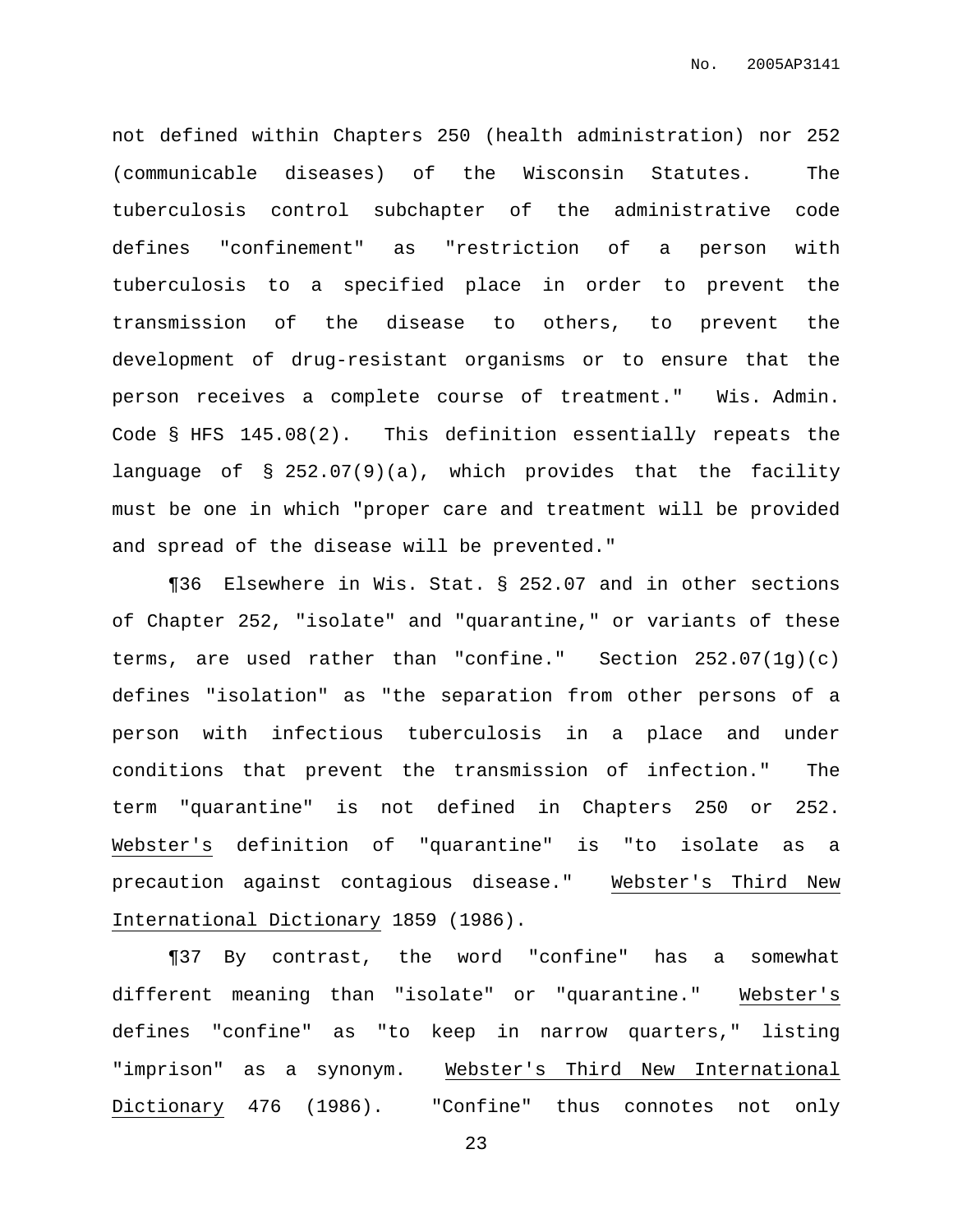isolation, but suggests something about the nature of the place to which a person may be isolated or quarantined that is consistent with placement in jail. Because the legislature in Wis. Stat. § 252.07(9)(a) did not use "isolate" or "quarantine," terms used frequently in § 252.07 and throughout Chapter 252, but used "confine" instead, we presume that the legislature was aware of the precise meanings of these terms and intended a different meaning by use of "confine." See Landwehr, 291 Wis. 2d 49, ¶27. We conclude that, together, the commonly accepted meanings of "facility" and "confined" indicate that the legislature intended jail to be a permissible placement option under Wis. Stat. § 252.07(9)(a) for persons with noninfectious tuberculosis who are noncompliant with a prescribed treatment regimen, provided that "no less restrictive alternative exists" to such placement, infra, ¶¶48-59, and that the particular jail to which a person is to be confined is a place where proper care and treatment will be provided and spread of the disease will be prevented, infra, ¶44. 15

¶38 We find support for this interpretation in the legislative history of the statute. See Kalal, 271 Wis. 2d 633, ¶51 ("[L]egislative history is sometimes consulted to confirm or verify a plain-meaning interpretation.") (citations omitted). Subsections (8) and (9) of Wis. Stat. § 252.07 were created in a

 $15$  This assumes, of course, that the circuit court has already found that the person poses an imminent and substantial threat to himself or herself or to the public health. Wis. Stat. § 252.07(9)(a)4.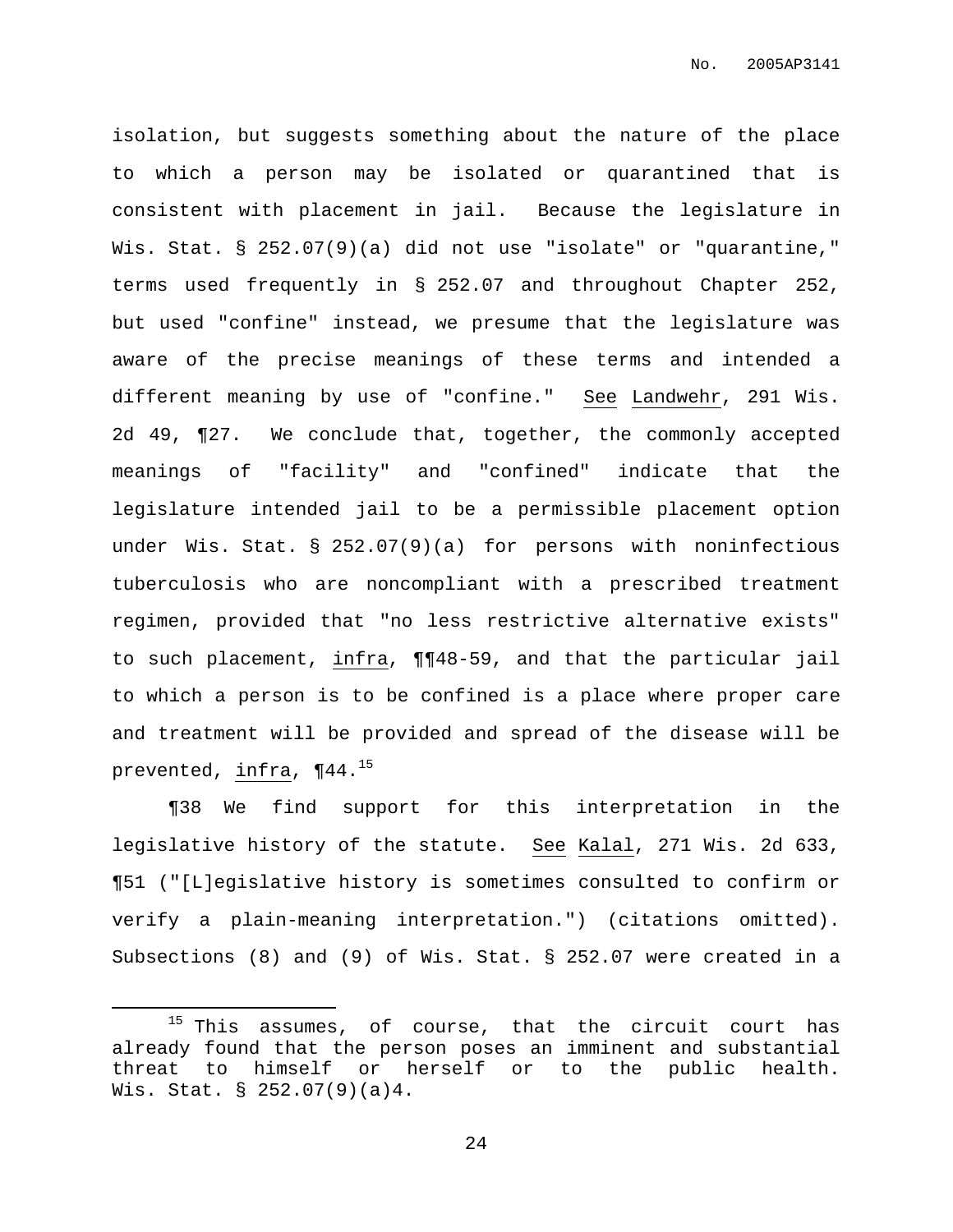1999 revision of the tuberculosis control statute, authored at the request of the DHFS and included in the biennial budget bill. See 1999 Wis. Act 9, §§ 2400rn, 2400ro. In a memo addressed to the legislative drafting attorney critiquing an early draft of the proposal, a Department of Administration ("DOA") official suggested that the revised statute include a definition of "facility": "The [DOA] would like to have a definition of 'facility' which could include something other than a health care facility. For example, if the person is incarcerated the facility would be a jail, which would be treating the person for [tuberculosis]." DOA Memo to Legislative Reference Bureau, p. 1, 1/20/99, Drafting File of 1999 LRB-0183. The drafting attorney responded: "[P]lease note that I did not include a definition of 'facility' because I was unsure how the department wanted it defined (other than to make sure it included a penal facility). I do not believe it's a problem to leave it undefined. It would just take a rather broad dictionary definition." Drafter's Note, p. 1, 1/25/99, Drafting File of 1999 LRB-0183 (emphases added). As the bill's authors anticipated, we have applied the dictionary definition of "facility" and concluded that the statute authorizes jail as a place of confinement. The above exchange indicates that the authors of the bill intended jail to be a permissible place of confinement and treatment for persons with noninfectious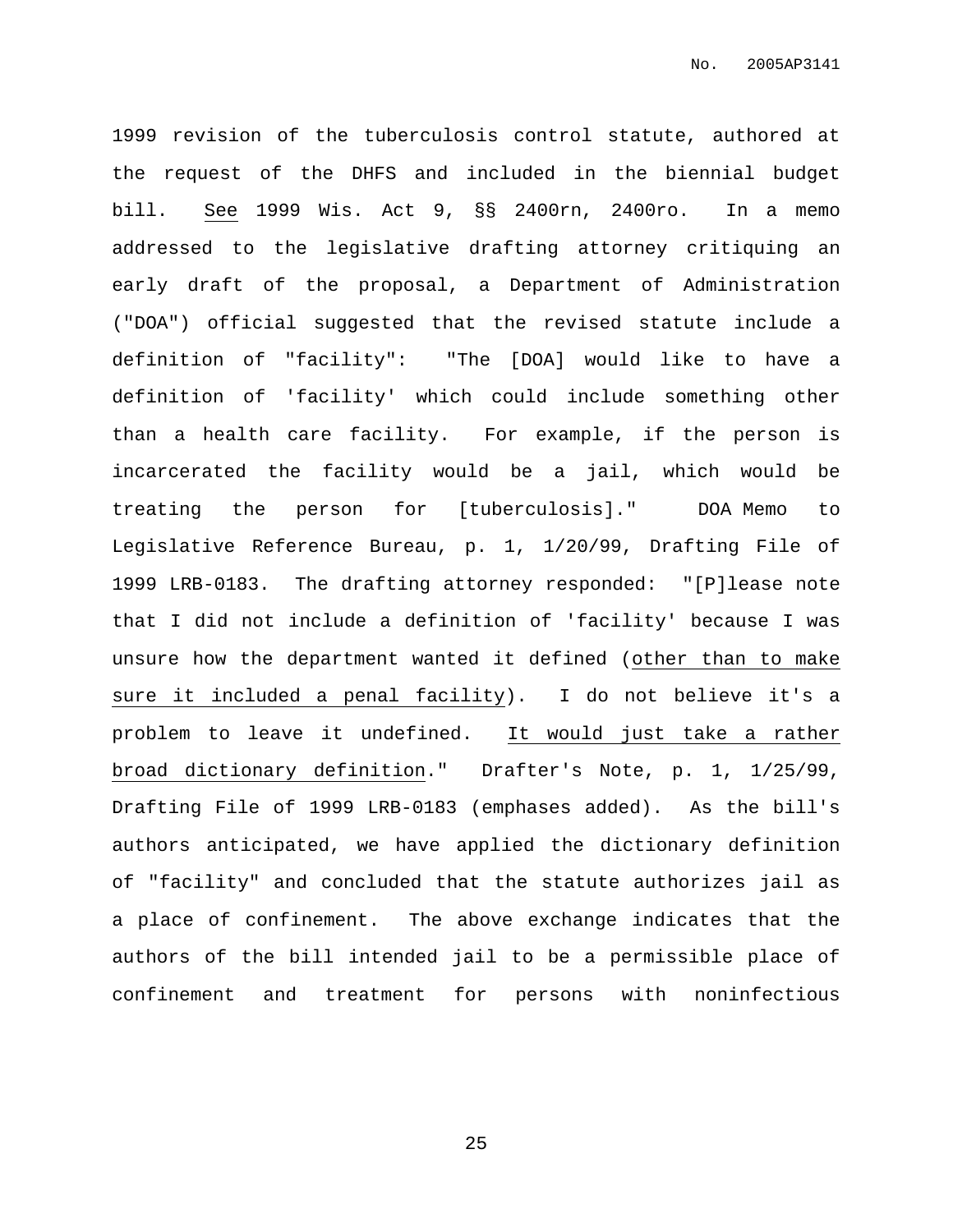tuberculosis who are noncompliant with a prescribed treatment regimen. 16

¶39 Washington contends that because the purpose of confinement for those with tuberculosis who have not complied with a treatment regimen is nonpunitive, Wis. Stat. § 252.07(9)(a) should be construed to preclude confinement to a jail in the absence of express statutory authorization for such a placement. We agree that the purpose of any placement is not to punish the noncompliant person for failing to follow a prescribed treatment regimen, but to provide treatment and to prevent him or her from infecting others. The statutory scheme ensures that jail is not a placement of first resort, but rather is permitted only in cases in which no less restrictive alternate placement is available. Additionally, the particular facility to which a person is to be confined, whether a penal institution or other type of facility, must be a place where

<sup>16</sup> One might suggest that this legislative history indicates only that the bill's authors intended jail to be a permissible place of confinement for persons who contract tuberculosis while incarcerated. However, this view would suggest a double standard for tuberculosis treatment that would rest on the following untenable interpretation of Wis. Stat. § 252.07(9)(a): For incarcerated persons, jail is "a facility where proper care and treatment will be provided and spread of the disease will be prevented," but for persons not already incarcerated it is not. Of course, persons who contract tuberculosis in a penal facility are presumably there for a criminal justice reason, while a person with noninfectious or suspect tuberculosis who is noncompliant with prescribed treatment regimen is there only to ensure compliance with the treatment regimen and prevention of the spread of the disease.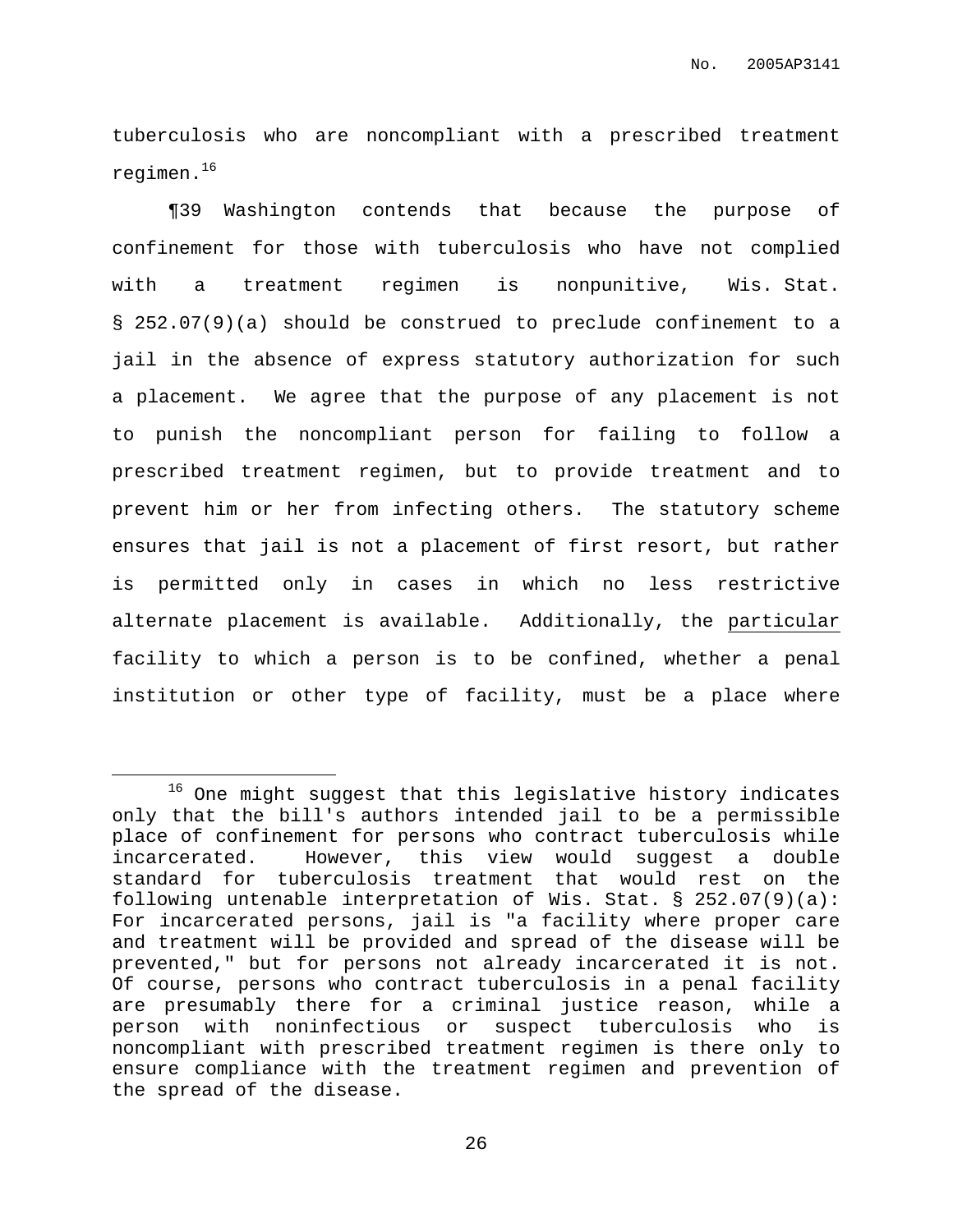proper care and treatment will be provided and spread of the disease will be prevented.

¶40 Washington and amicus the American Civil Liberties Union also argue that a penal facility is not "a facility where proper care and treatment will be provided and spread of the disease will be prevented" because the rate of infection is reportedly significantly higher in correctional facilities than among the general population, and the dense congregation of individuals in a jail increases risk of transmission. <sup>17</sup> We take these concerns seriously. Nevertheless, the legislature has provided that confinement is an option, provided all the statutory requirements have been met. $^{18}$ 

¶41 While the statute's plain language and legislative history demonstrate the legislature contemplated confinement to jail as a category of placement for persons with noninfectious tuberculosis who are noncompliant with a prescribed treatment regimen, a confining court must still determine whether the particular place of confinement is "a facility where proper care

 $17$  See Lawrence O. Gostin, "The Resurgent Tuberculosis Epidemic in the Era of AIDS: Reflections on Public Health, Law and Society," 54 Md. L. Rev. 1, 51 (1995).

<sup>&</sup>lt;sup>18</sup> We emphasize that this opinion applies only to persons with noninfectious tuberculosis—that is, persons who will not become infectious if they receive proper treatment and are forced to comply with a prescribed treatment regimen. For persons with infectious tuberculosis or with the most highly drug-resistant strains of the disease, we doubt that jail would be an appropriate placement under Wis. Stat. § 252.07(9)(a) because such a placement would almost certainly increase, not prevent, the risk of transmission of the disease.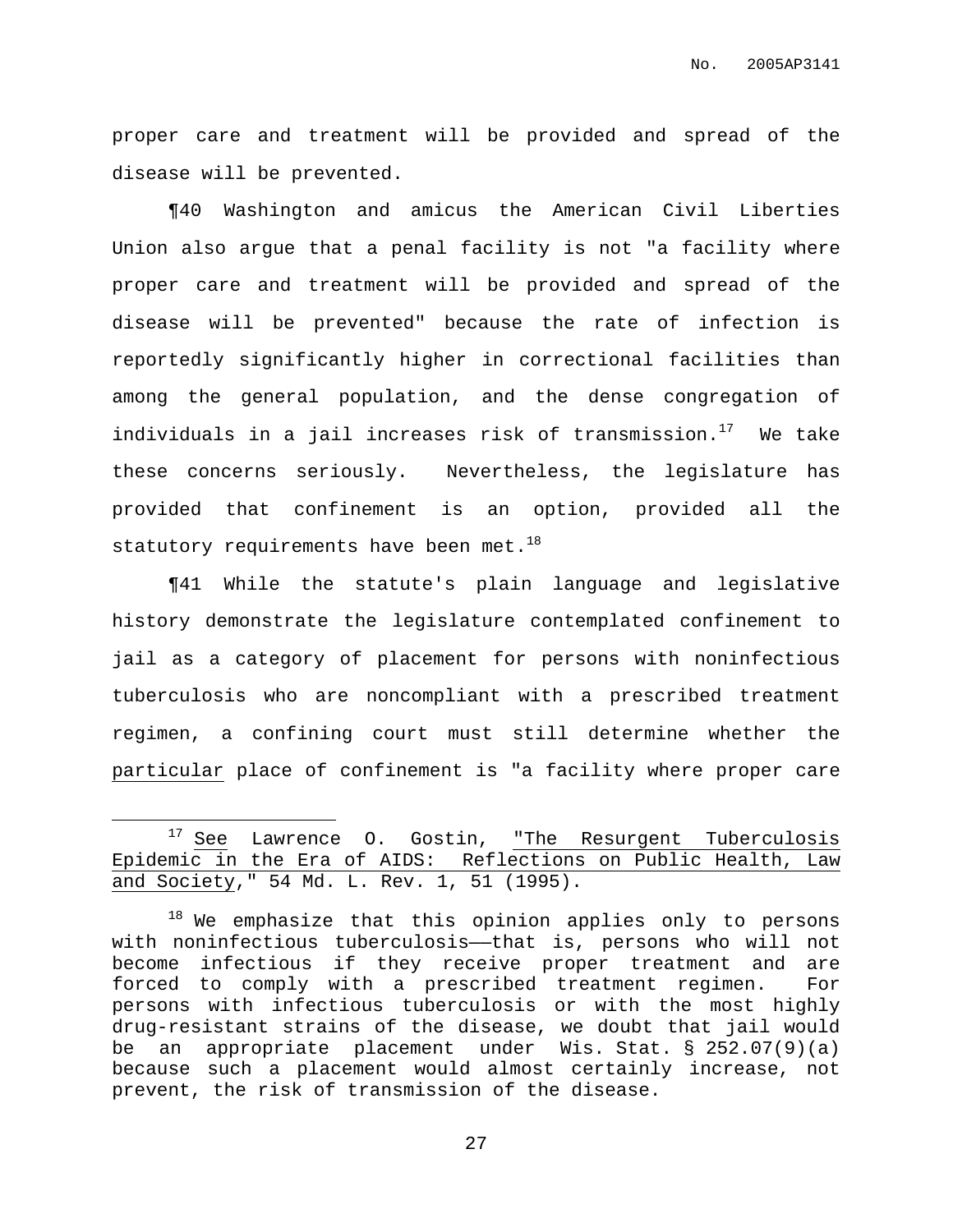and treatment will be provided and spread of the disease will be prevented." Wis. Stat. § 252.07(9)(a). If conditions at a particular jail (or other facility) are such that proper care and treatment would be unavailable, or contrary to the prevention of the spread of the disease, such a placement would not be authorized under § 252.07(9)(a). Whether a facility meets these requirements is a fact-intensive question and is addressed to the circuit court's discretion.

B

¶42 Washington next argues that if jail is a permissible place of confinement under Wis. Stat. § 252.07(9), confinement to jail is not permitted whenever some less restrictive placement is available, citing "no less restrictive alternative" language in § 252.07(9)(a)3. The court of appeals construed this language to apply only to the fact of confinement and not to the place of confinement. Washington, 292 Wis. 2d 258, ¶12. The City asks us to adopt the court of appeals' interpretation. We adopt Washington's interpretation because we conclude it is more reasonable. We interpret Wis. Stat. § 252.07(9)(a)3. to require that "no less restrictive alternative" applies to the place of confinement as well as the fact of confinement.

¶43 Wisconsin Stat. § 252.07(9)(a)3. provides that DHFS or the local health official petitioning for confinement of a person with tuberculosis who is noncompliant with a treatment regimen must demonstrate "[t]hat all other reasonable means of achieving voluntary compliance with treatment have been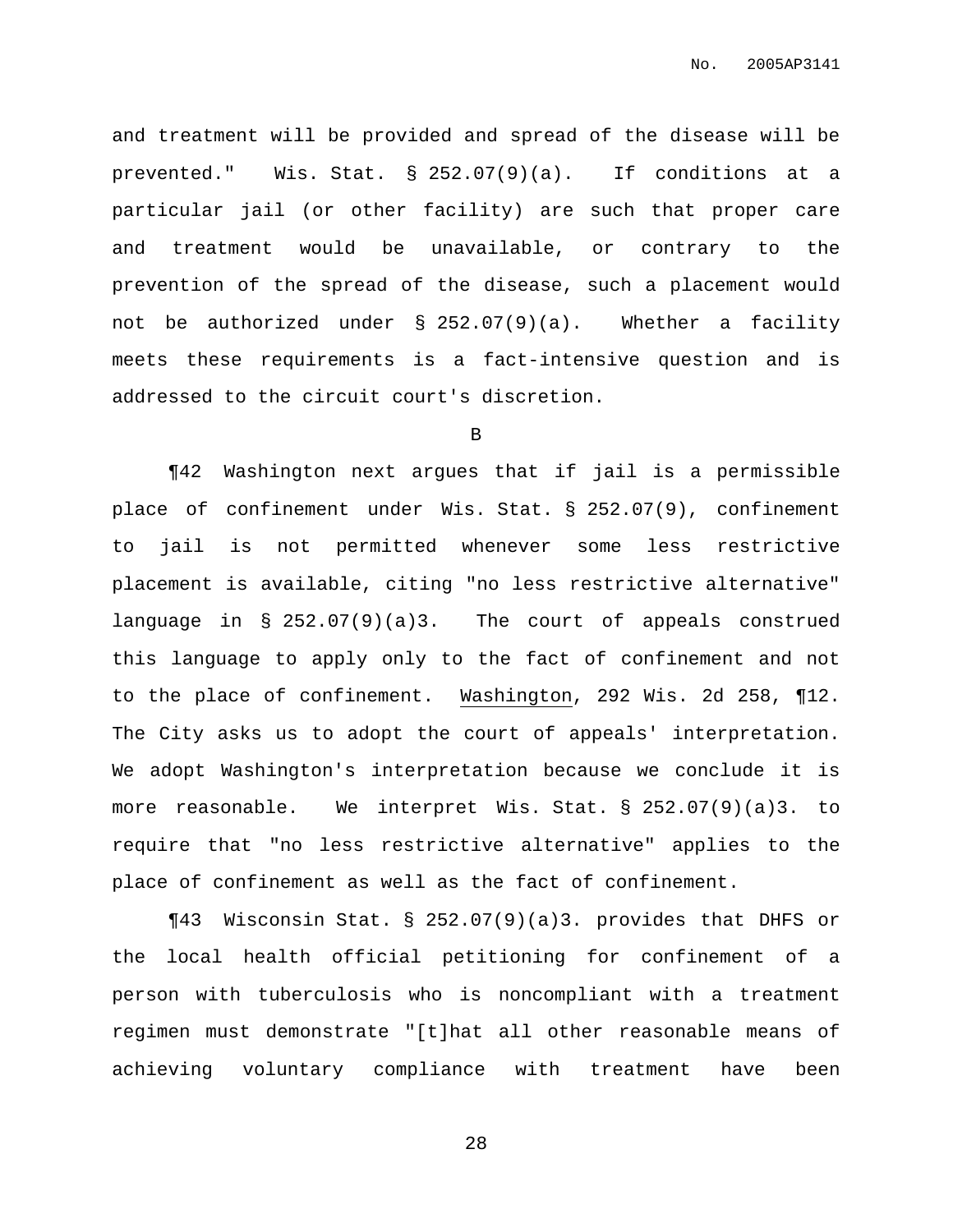exhausted and no less restrictive alternative exists; or that no other medication to treat the resistant disease is available."

¶44 The City argues that the language "no less restrictive alternative exists" applies to the fact of confinement only because the other items listed under Wis. Stat.  $\S$  252.07(9)(a) apply only to the fact and not place of confinement. It asserts that the place of confinement need only be, as  $\S$  252.07(9)(a) provides, "a facility where proper care and treatment will be provided and spread of the disease will be prevented." The City also argues that the fact that other statutes more explicitly require "least restrictive" placement, citing Wis. Stat.  $\S$ § 51.20(9)(b), 51.30(4)(b)5., 51.35(1)(d)1., 55.06(9)(a),<sup>19</sup> 938.33(a), 938.355(1), and 938.357(4)(c)1., demonstrates that the legislature did not intend for "no less restrictive alternative" language to apply to the place as well as the fact of confinement.

¶45 Washington argues that the full context in which Wis. Stat. § 252.07(9)(a)3. appears, as well as certain provisions of the administrative code, indicate that "no less restrictive alternative" language applies to place of confinement as well as fact of confinement. She notes that the tuberculosis control statute also includes a provision for short-term confinement, Wis. Stat. § 252.07(8)(c). She further notes that many (if not most) persons subject to a petition for

 $19$  Wisconsin Stat. § 55.06(9)(a) was amended and renumbered by 2005 Wis. Act 264 and the relevant language is now contained in Wis. Stat. § 55.12(3).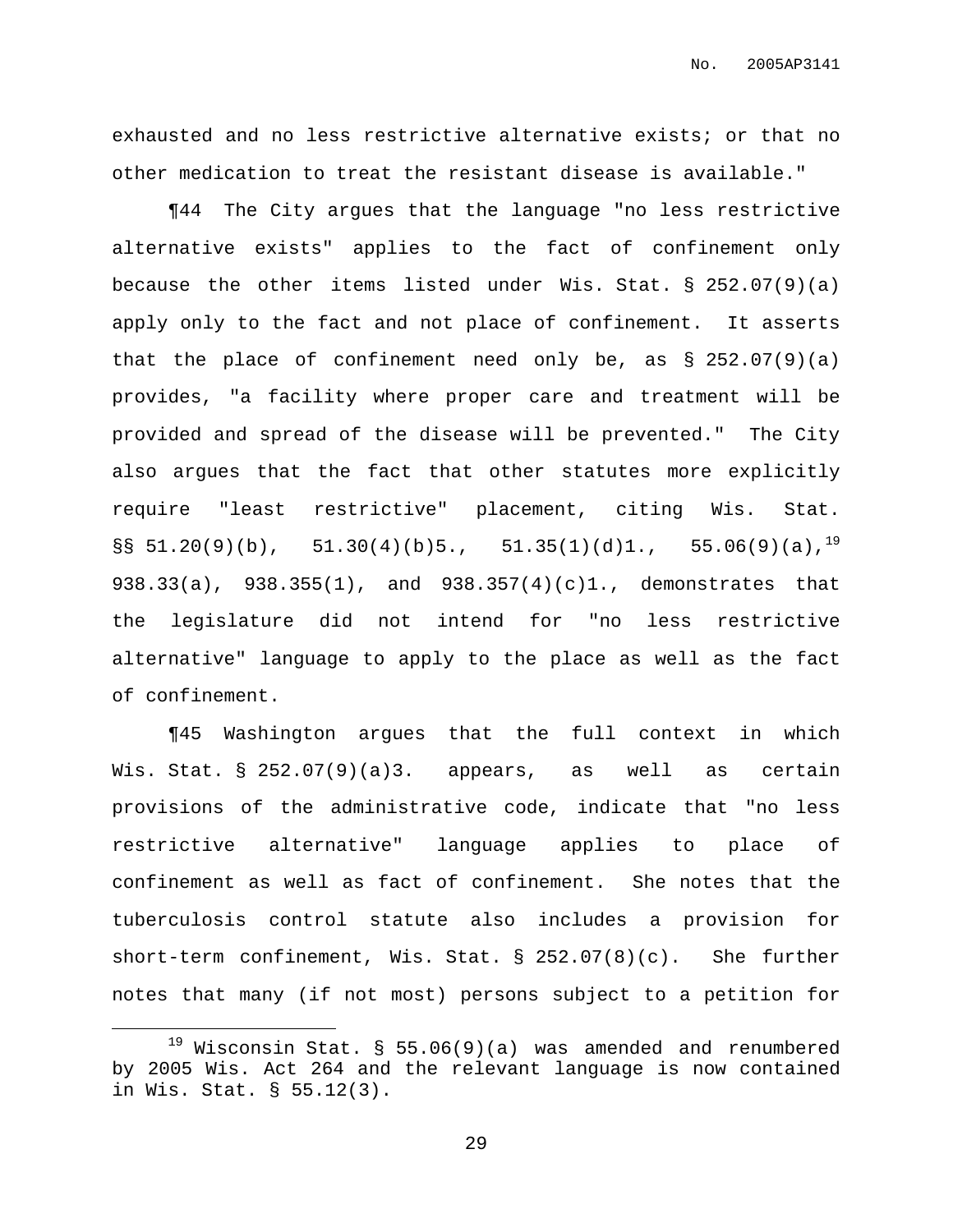long-term confinement under Wis. Stat. § 252.07(9) have already been confined to a specified place under the short-term confinement statute, which provides that if a person is to be held for more than 72 hours, there must be "a court hearing under sub. (9) to determine whether the confinement should continue." Wis. Stat.  $\S$  252.07(8)(c). She argues that because the judicial proceeding under the long-term confinement statute seeks to continue "the confinement"——not confinement in the abstract, but a confinement to a specified place-failure to apply the "no less restrictive" standard to the place of confinement would mean that the initial place of confinement ordered by DHFS or the local health official without prior judicial approval under the short-term confinement provision would be essentially unreviewable, no matter its restrictiveness.

¶46 Both parties present reasonable interpretations of the statute, but we conclude that Washington's view is more reasonable. Confinement of a person who is noncompliant with a prescribed treatment regimen is not confinement in the abstract, but confinement to a specified place. A person already confined under the short-term tuberculosis confinement statute, Wis. Stat. § 252.07(8), is confined to a specified place selected by DHFS or a local health officer. For the person subject to a petition for long-term confinement who is already confined under § 252.07(8), the court determines whether the existing confinement should be continued. See § 252.07(8)(c)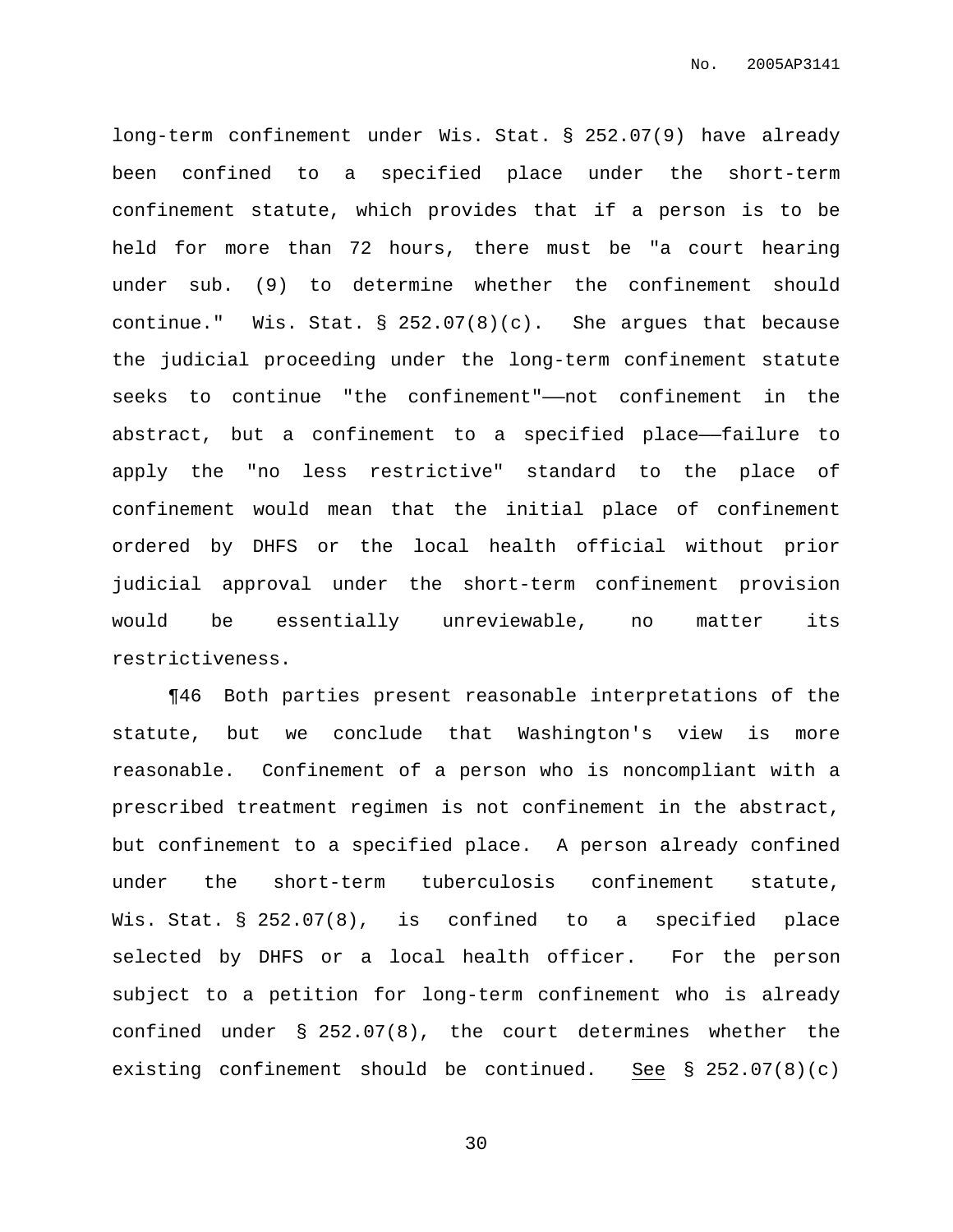("a court hearing under sub. (9) to determine whether the confinement should continue.").

¶47 Portions of Chapter HFS 145 of the administrative code provide additional support for this interpretation. "Confinement" as defined in the tuberculosis control subchapter of HFS 145, means "restriction of a person with tuberculosis to a specified place" to achieve the goals of treatment and prevention of disease transmission. Wis. Admin. Code § HFS 145.08(2) (emphasis added). This language further demonstrates that the tuberculosis control statute contemplates confinement to a particular facility. Likewise, a related subchapter of HFS 145 concerning control of communicable diseases states that the remedy for noncompliance with prescribed treatments should be that which "is the least restrictive on the respondent which would serve to correct the situation and protect the public's health." Wis. Admin. Code § HFS 145.06(5). A remedy that includes confinement would be to a particular place with prevention and treatment as goals, and, taken with Wis. Admin. Code § HFS 145.08(2), these provisions indicate that officials must consider whether no less restrictive alternative exists to the place of confinement.

¶48 In light of the legislature's choice to permit confinement to jail of a person with noninfectious tuberculosis who is noncompliant with a prescribed treatment regimen, we conclude that the legislature intended the "no less restrictive alternative" language to apply to the place of confinement as well as the fact of confinement. The legislature did not intend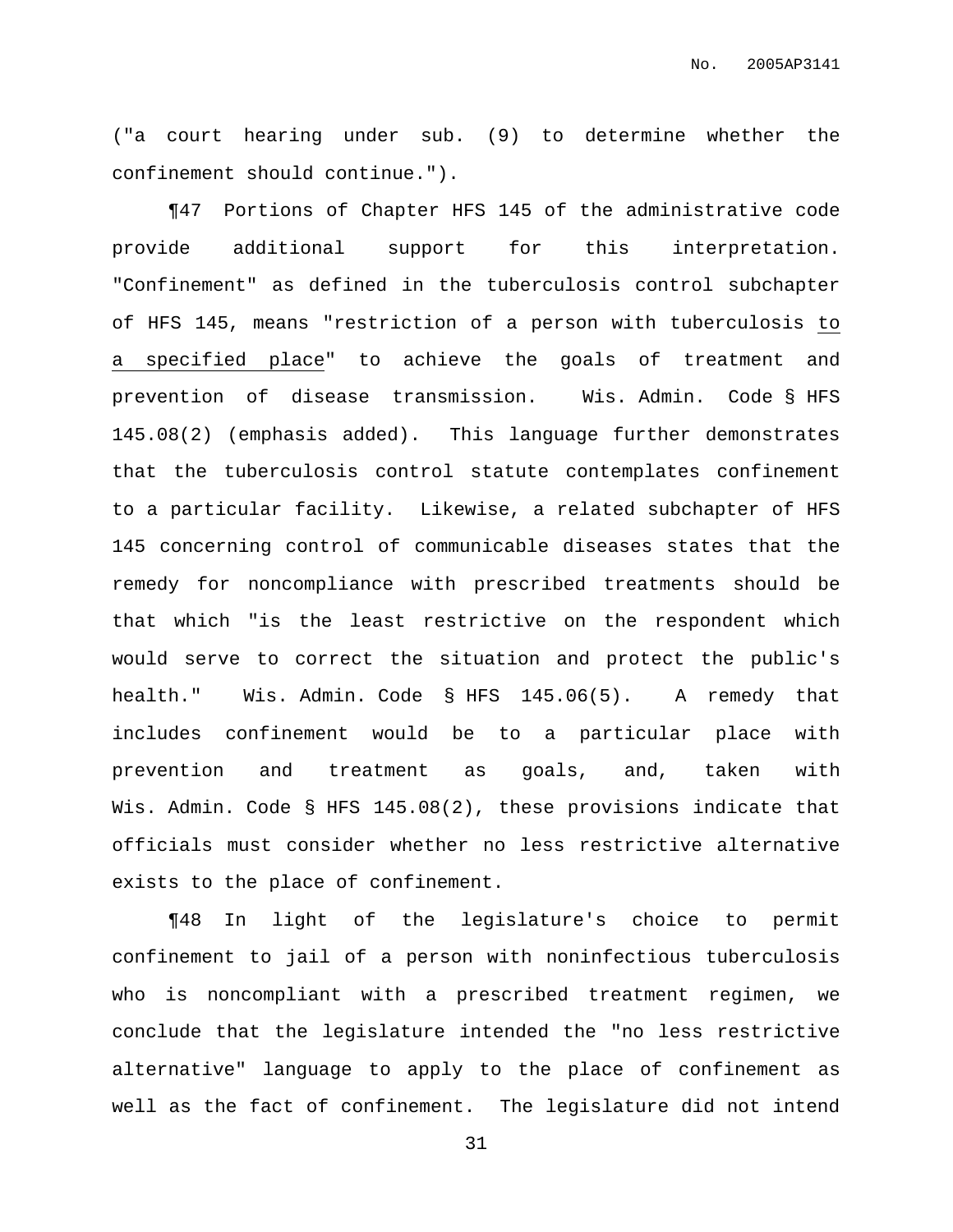jail to be a placement of first resort for persons with tuberculosis who are noncompliant with a prescribed treatment regimen.

C

¶49 Next, Washington argues that the circuit court erred in considering the relative costs to taxpayers of different placements in making its confinement decision. She asserts that cost may not be considered in determining place of confinement because it is not one of the placement criteria set forth in Wis. Stat. § 252.07(9). Washington cites D.E.R. v. La Crosse County, 155 Wis. 2d 240, 248, 455 N.W.2d 239 (1990), superseded by statute as stated in Dunn County v. Judy K., 2002 WI 87, ¶16, 254 Wis. 2d 383, 647 N.W.2d 799, for the proposition that costs are an impermissible factor in determining placement in an involuntary confinement.

¶50 In D.E.R., this court reversed a circuit court's order of protective placement under Wis. Stat. § 55.06(9)(a) (1987- 88)<sup>20</sup> where the circuit court denied placement to the "least restrictive environment" as required by statute because it would have imposed greater financial burden on the county. D.E.R., 155 Wis. 2d at 242. No county matching funds were available for the placement. Id. at 245. Washington asserts that D.E.R. requires that a statute expressly provide that cost may be a factor in

 $20$  The protective placement statute was later amended to permit consideration of fiscal matters in placement. See Dunn County v. Judy K., 2002 WI 87, ¶16, 254 Wis. 2d 383, 647 N.W.2d 799; Wis. Stat. § 55.06(9)(a) (1997-98).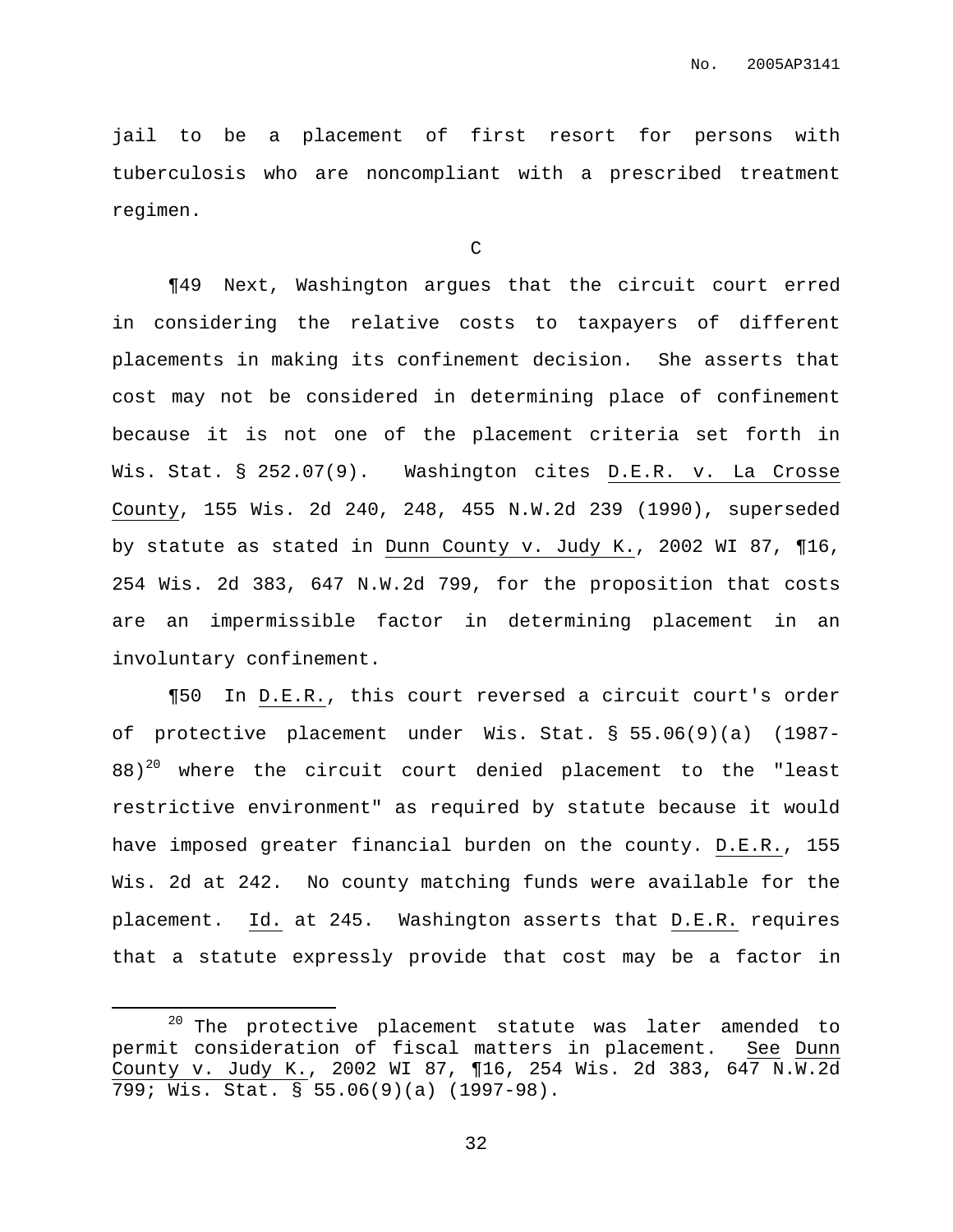placement for the circuit court to consider cost, citing the following: "The legislature has not expressly limited the county's responsibility in ch. 55 to make placements to the least restrictive environment to funds available from state or federal sources and county matching funds." Id. at 252.

¶51 The City responds that a court may take cost into consideration when determining place of confinement because Wis. Stat. § 252.07(9) does not preclude a court from doing so. Moreover, the City notes that the D.E.R. court explicitly declined to address the question that Washington raises here:

This case does not pose the question of whether the circuit court may ever consider the costs of the proposed placement. Counsel for D.E.R. and M.D.A. acknowledged at oral argument that there may be cases in which the costs of the proposed placement are so exorbitant and the benefits to the individual so minimal that it is not reasonable for a professional to recommend the placement or for a circuit court to order such a placement.

# D.E.R., 155 Wis. 2d at 253.

¶52 We turn to Wis. Stat. § 252.07(9)(a) and interpret its language in a manner that is consistent with the purposes of the statute. Kalal, 271 Wis. 2d 633, ¶49 (statutes should be interpreted in a manner that is consistent with their manifest purpose). The statute does not explicitly address whether costs may be a factor in determining place of confinement. However, the factors a court must consider in determining the place of confinement under the statute include: The place of confinement must be a facility (a) where proper care and treatment will be provided, (b) where spread of the disease will be prevented, and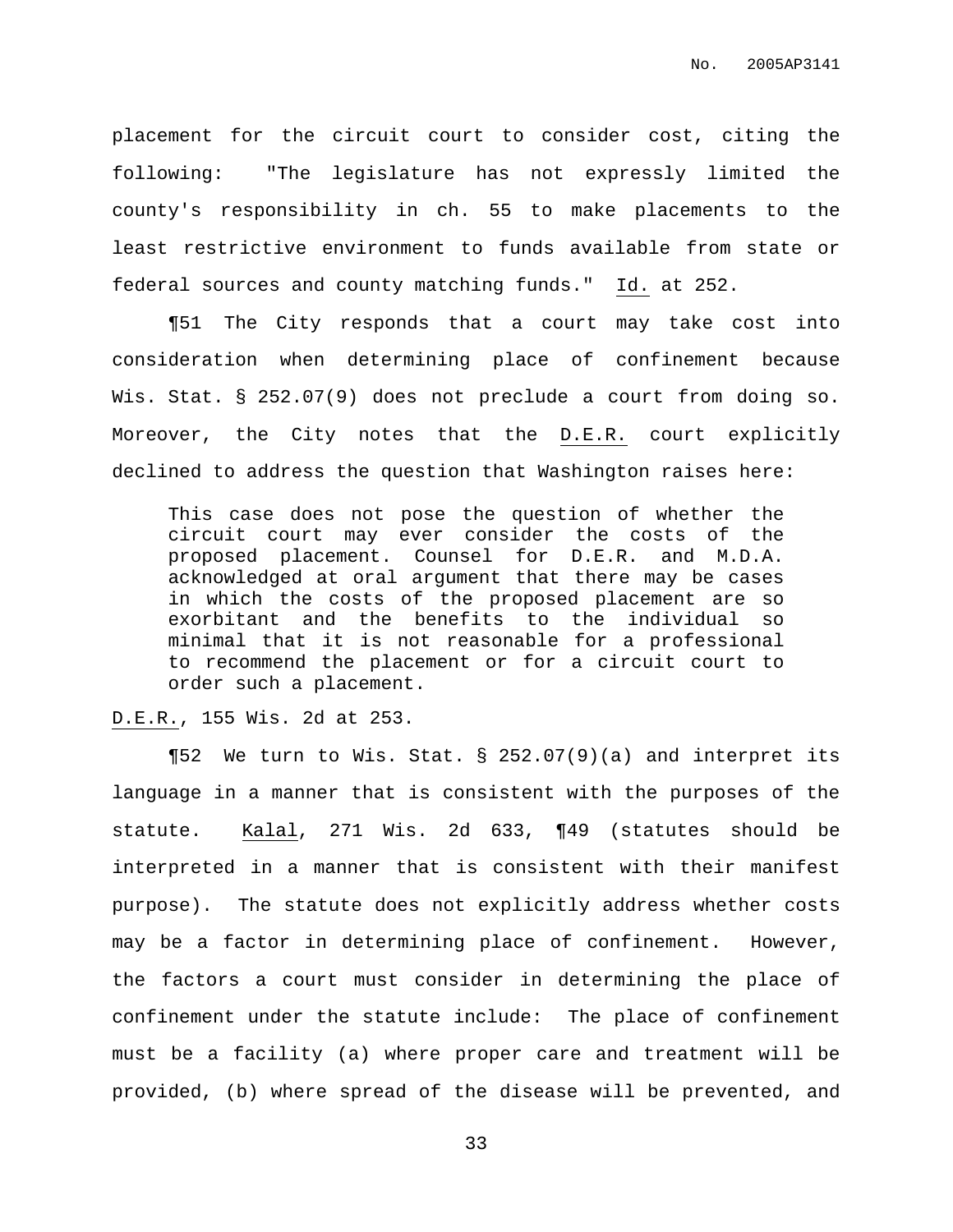No. 2005AP3141

(c) that is not more restrictive than an alternate place of confinement. See Wis. Stat. § 252.07(9)(a).

¶53 We conclude that a circuit court may take into account cost when determining place of confinement under Wis. Stat. § 252.07(9). A court must first determine that the place of confinement is a facility where proper care and treatment will be provided, spread of the disease will be prevented, and that no less restrictive alternative to the proposed placement exists. Once the court has engaged in this analysis, and two or more placement options remain, a court may consider cost as a factor in making its determination. A party requesting that a court take into account the cost of various placements must offer some proof to support its assertions for the court to consider cost as a factor in placement.

### IV

¶54 We turn now to the question of whether the circuit court's order confining Washington to jail under Wis. Stat. § 252.07(9) was a proper exercise of its discretion. "We affirm discretionary decisions if the circuit court applies the proper legal standard to the relevant facts and uses a rational process to reach a reasonable result." Robin K., 291 Wis. 2d 333, ¶12 (citations omitted).

¶55 Washington contends that the circuit court confined her to jail instead of the Medical Center based solely on its conclusion that the costs to local taxpayers of confinement to the Medical Center were too burdensome. We agree that the court's stated reasons for its placement decision were fiscal in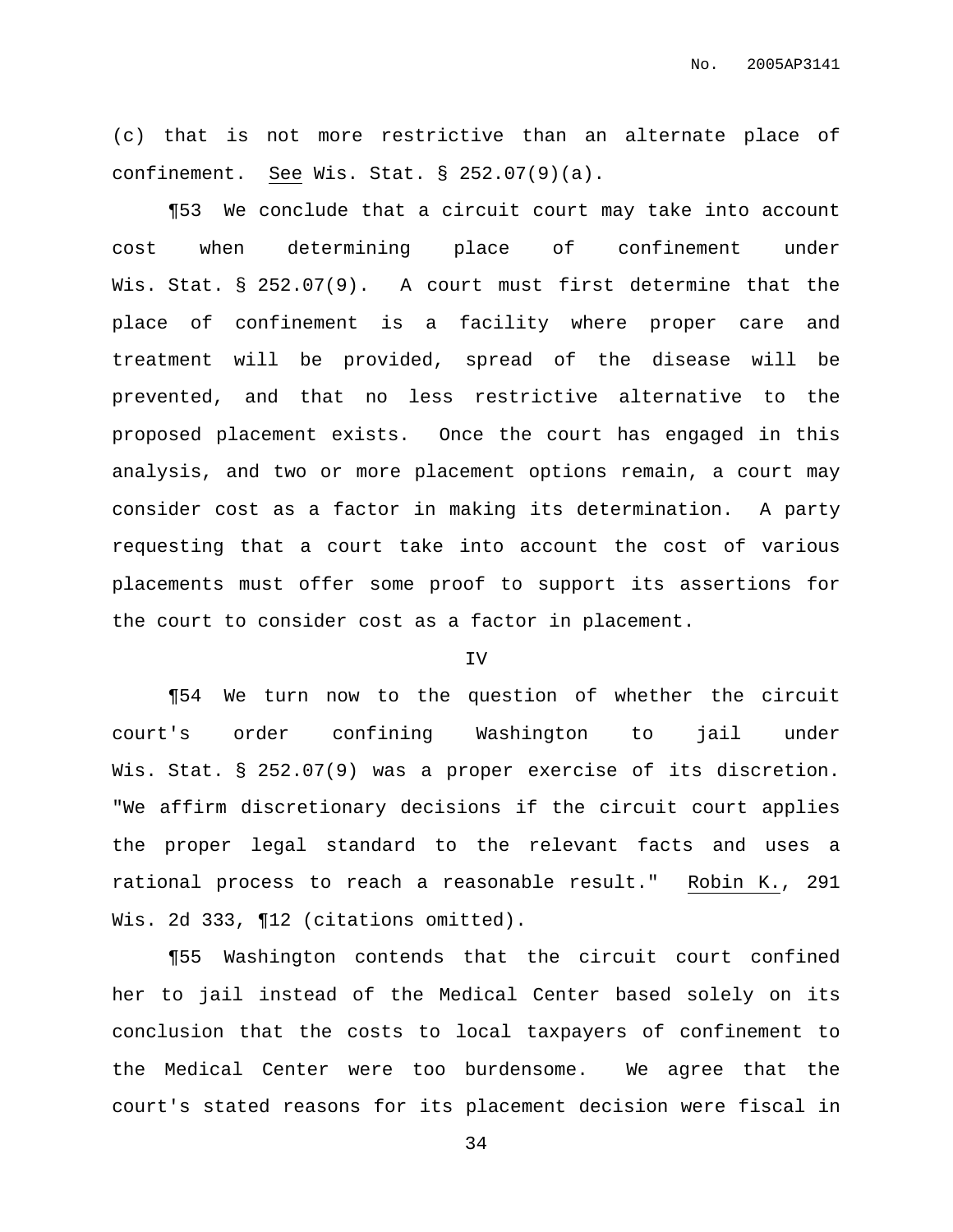part. However, we conclude the transcript of the circuit court hearing demonstrates that other factors, including the public health of the community and the treatment and care of Washington, were paramount.

¶56 The circuit court found that Washington posed a "huge health risk" to the community by repeatedly failing to take her medication for tuberculosis. The record shows that Washington had been previously treated for tuberculosis and was therefore at greater risk of developing a more dangerous, drug-resistant strain of the disease. The court concluded that Washington had a history of disappearing from sight, that the Department previously had great difficulty locating her, and that there was nothing in the record to show that she would voluntarily turn herself in to start taking her medicine again. When placed in the community under supervised conditions, Washington walked away from that placement. The court was concerned that Washington "cannot comply with Court orders." It heard testimony that if Washington were to escape custody yet again she would "certainly" become contagious within a month, perhaps in as soon as a week. The court was also concerned that tuberculosis could "become resilient [sic] to medications."

¶57 The circuit court did not want to confine Washington to jail, but felt it had no choice. The court kept open the door to alternative placements:

[I]f you can find some other locked facility for your client that would agree to take her, the Court would be happy to order her placed somewhere else, and I'm sure the City would agree. The problem is that I need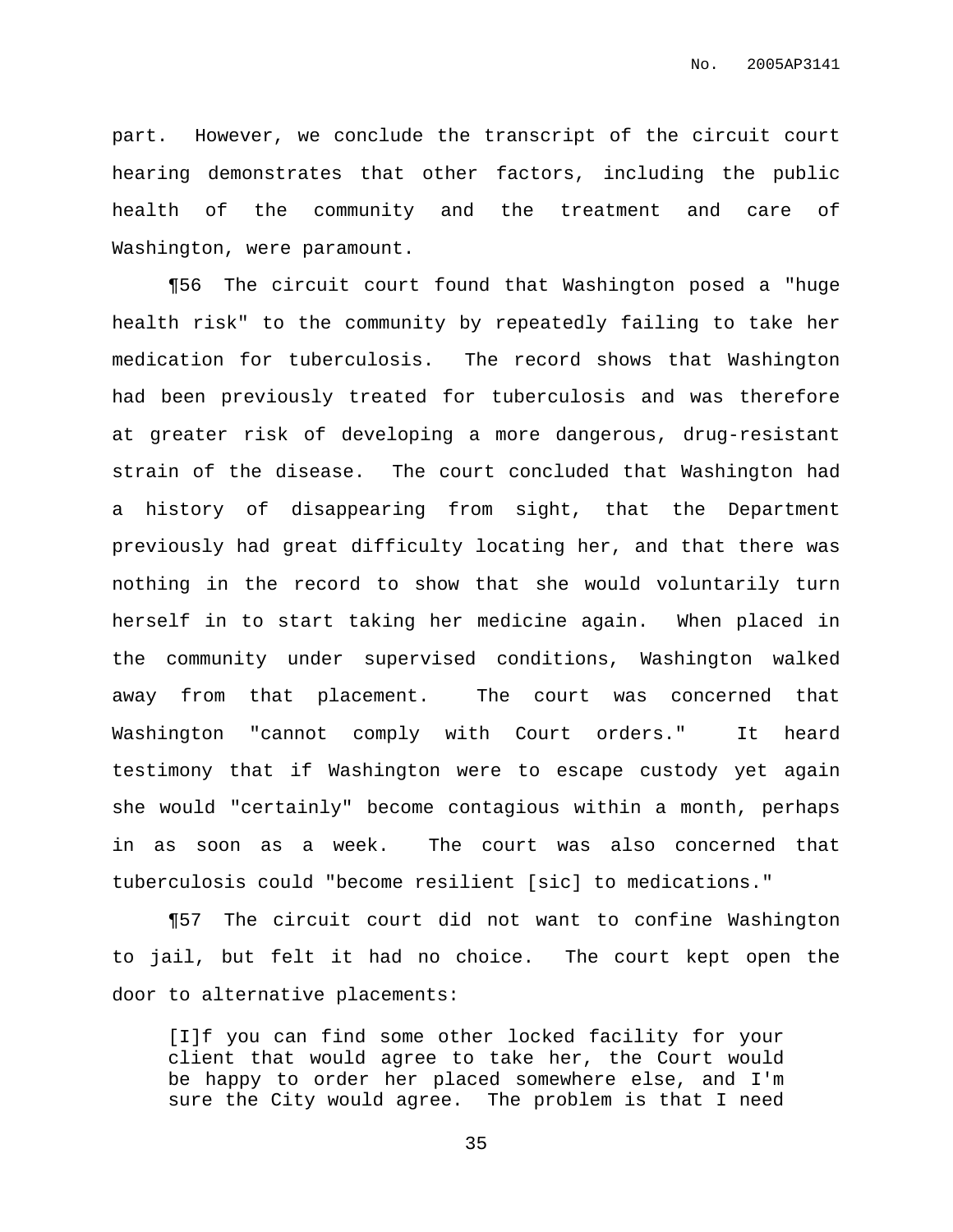to have a locked facility where she is going to stay put . . . . At this point the only place that I know where I can put her in a confined setting would be at the CJF, in jail . . . . I refuse to require tax payers to pay 24 hour around the clock guard at her door to make sure she stays put. I don't think that's appropriate. Miss Washington was given an opportunity to receive treatment in the community and she failed to do that. But, [counsel], if you find some other place that she can be placed,  $\ldots$  . I'll be happy to place her some place other than jail if you can come up with some alternative that would accept her, sir. I have no problem in doing that. Actually, I'd welcome that. But I don't know of any other facility at this time . . . . If you find some other place to have her placed, you want me to order something, sir, I'll be happy to look at whatever you have found.

¶58 We also note that Washington was highly belligerent toward police officers when she was picked up on September 27, that she "was kicking her feet out of the squad car window and kicking the inside roof of the squad car, all the while loudly screaming, yelling and crying."

¶59 Additionally, we observe that the circuit court record indicates that in Washington's case, the CJF was a place where proper care and treatment would be provided and spread of the disease would be prevented. The circuit court stated that "the [CJF] certainly qualifies" as "a facility where treatment can be rendered." Moreover, we note that the court received expert testimony that Washington's tuberculosis was presently noninfectious.

¶60 Based on these considerations, we conclude that the order confining Washington to jail was not an erroneous exercise of the circuit court's discretion. Washington was at risk to develop a drug-resistant strain of the disease, had a history of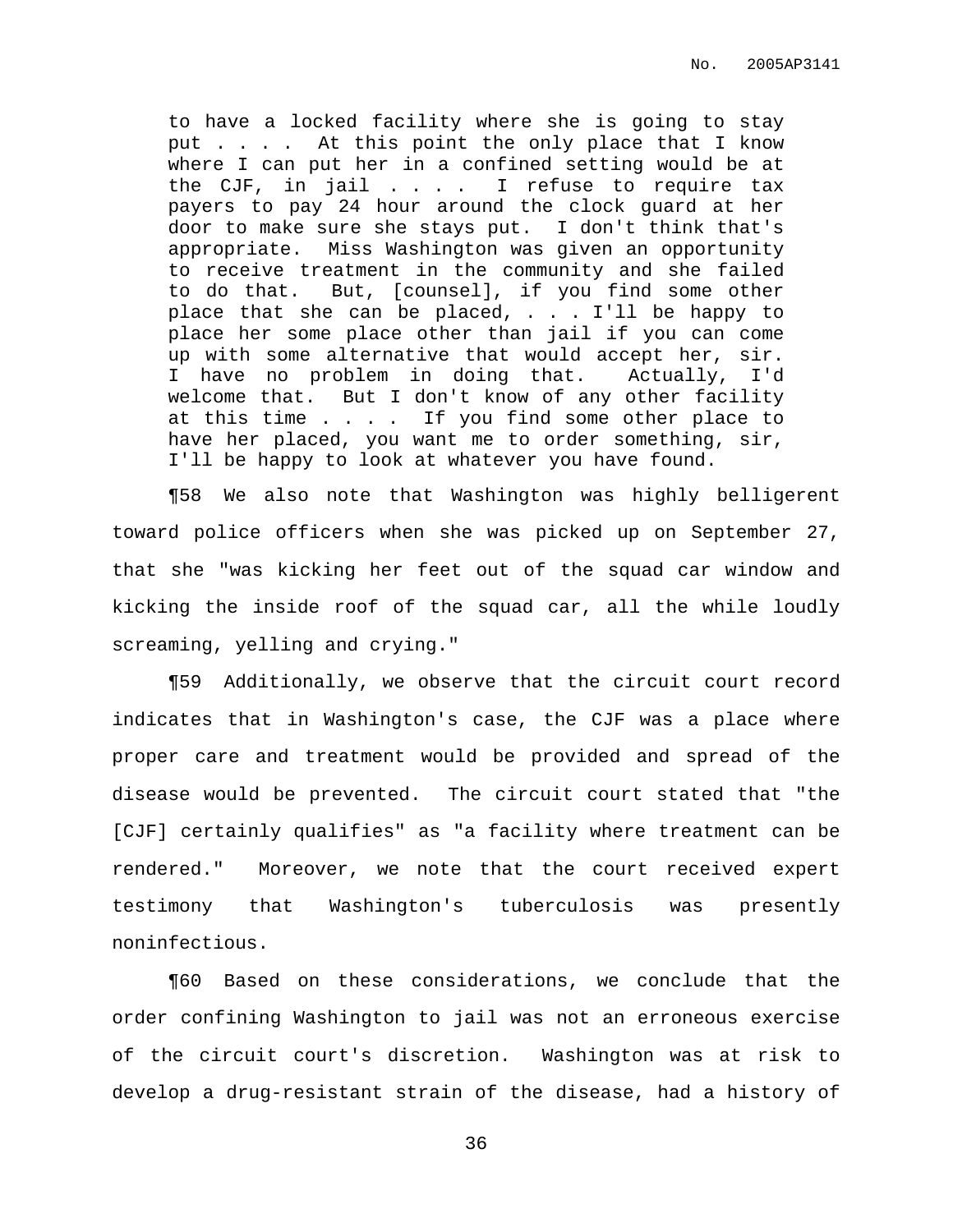disappearing from sight and was belligerent toward officers. The circuit court reasonably concluded from these factors that medical staff would not have been equipped to handle Washington's outbursts, and that the added security of jail was necessary to ensure that she would continue taking her medication and would not escape confinement. Factoring in taxpayer costs as well was not an erroneous exercise of discretion.

¶61 In future cases, courts should follow the guidelines set forth in this opinion when determining place of confinement under Wis. Stat. § 252.07(9). A court proceeding under § 252.07(9) must ascertain whether a proposed place of confinement is a facility where proper care and treatment will be provided, spread of the disease will be prevented and that no less restrictive alternative placement exists. After applying these criteria to potential placement options, if two or more placement options meet the statutory requirements for treatment and disease prevention, and none of these placement options is significantly less restrictive than the others, the court may take into account the relative costs of the different placements. However, a determination based on cost must be supported by more than mere assumptions about the cost of particular placements.

V

¶62 Finally, we consider the court of appeals' conclusion that the confinement order was also authorized under the contempt statutes, specifically, Wis. Stat. § 785.04(1), which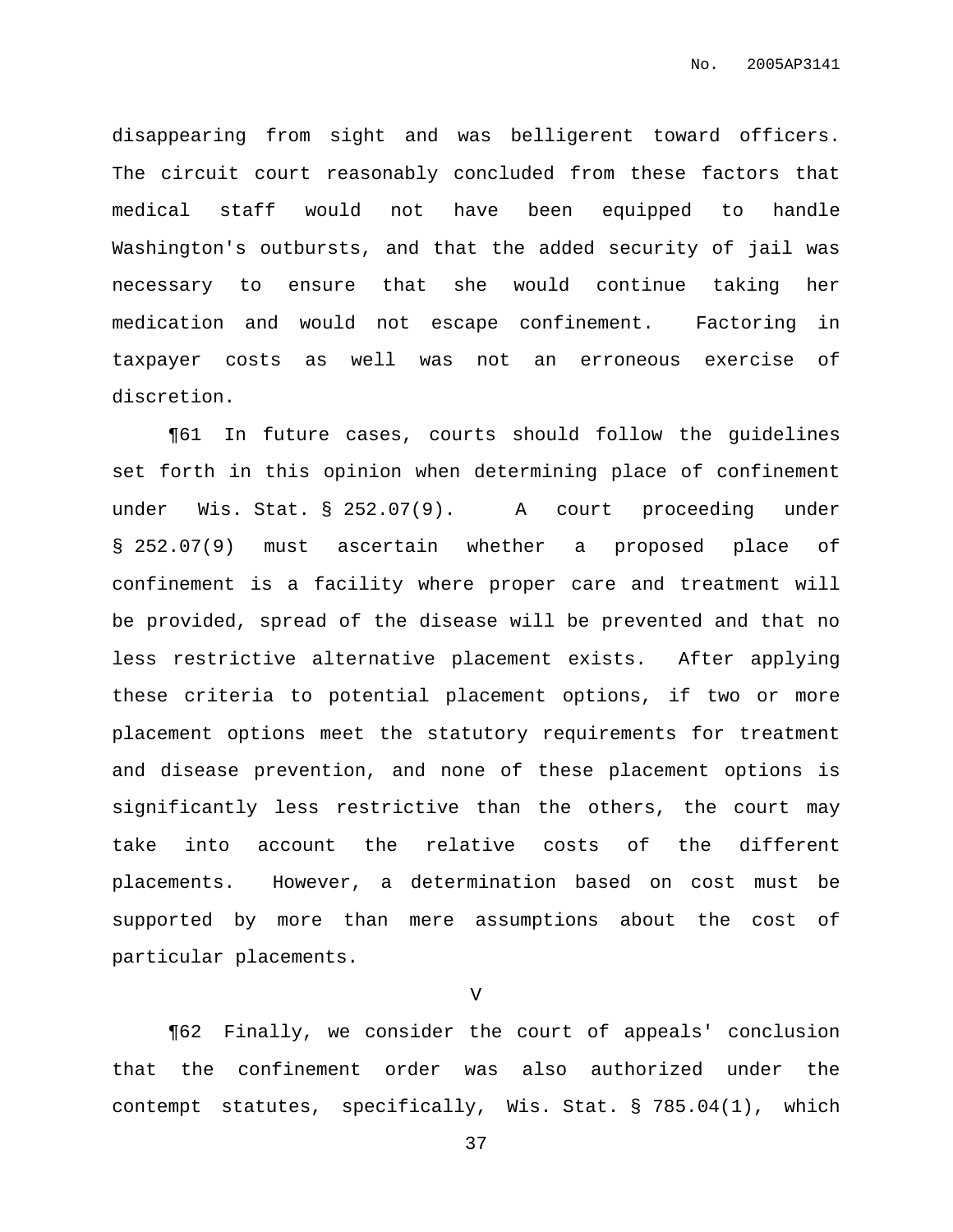grants circuit courts the power to enter remedial sanctions. Section 785.04(1) lists remedial sanctions a court may impose, including, under paragraph (b), "[i]mprisonment if the contempt of court" involves disobedience of a court order pursuant to Wis. Stat. § 785.01(1)(b). Paragraph (b) further provides: "The imprisonment may extend only so long as the person is committing the contempt of court or 6 months, whichever is the shorter period." § 785.04(1)(b).

¶63 Washington contends it was unnecessary for the court of appeals to address whether the confinement was also authorized under Wis. Stat. § 785.04(1)(b), and, regardless, the City should be judicially estopped from proceeding with this argument because the City expressly abandoned contempt as a basis for confining her to jail. Washington further argues it was not within her power to "purge" the condition of her confinement (her disease, she asserts) and, therefore, remedial contempt may not be a basis for the order.

¶64 We agree with Washington that the court of appeals' conclusion that the confinement was lawful under the remedial contempt statute was unnecessary. To begin with, the circuit court never made a finding of contempt for this court to review. It is simply not part of this case. Further, as Judge Kessler noted in dissent, such a conclusion violated the principle that "cases should be decided on the 'narrowest possible ground.'" Washington, 292 Wis. 2d 258, ¶25 (Kessler, J., concurring in part, dissenting in part) (quoting State v. Blalock, 150 Wis. 2d 688, 703, 442 N.W.2d 514 (Ct. App. 1989)).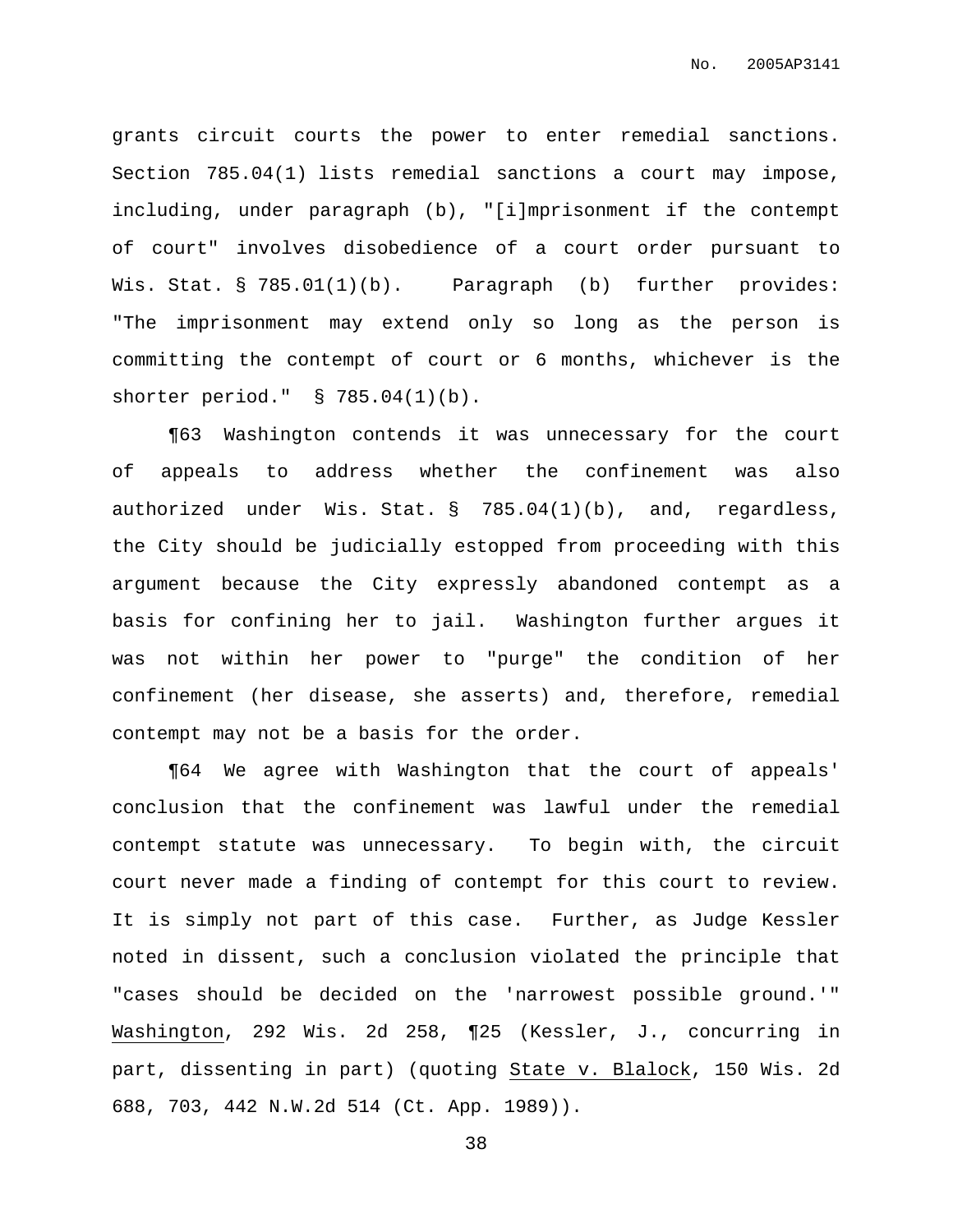¶65 Moreover, we agree with Washington that remedial contempt was not an appropriate sanction in this case. A contemnor may be imprisoned "only so long as the person is committing the contempt of court." Wis. Stat. § 785.04(1)(b). Once a contemnor complies with the prior court order, or "purges" the contempt, the person must be released. "The purge provision must clearly spell out what the contemnor must do to be purged, and that action must be within the power of the person." State ex rel. N.A. v. G.S., 156 Wis. 2d 338, 342, 456 N.W.2d 867 (Ct. App. 1990) (citing Schroeder v. Schroeder, 100 Wis. 2d 625, 638, 302 N.W.2d 475, 482 (1981)). "Thus, it is often said that contemnors 'hold the keys to their own jails.'" Id. (quoting State v. King, 82 Wis. 2d 124, 137, 262 N.W.2d 80 (1978)).

¶66 Of course, no express purge provision was provided in this case because the circuit court declined to proceed under the remedial contempt statute. Thus, there was no reason for the court of appeals to reach this issue. $^{21}$ 

 $21$  The court of appeals stated that Washington "'purges' her contempt by complying with the treatment regimen for the medically required time. After that purge, she will no longer be confined." Washington, 292 Wis. 2d 258, ¶19. Washington asserts that to purge the contempt under that analysis, she would need to be healed of tuberculosis, and because it is not within her power to heal herself, an order of remedial contempt would not lie.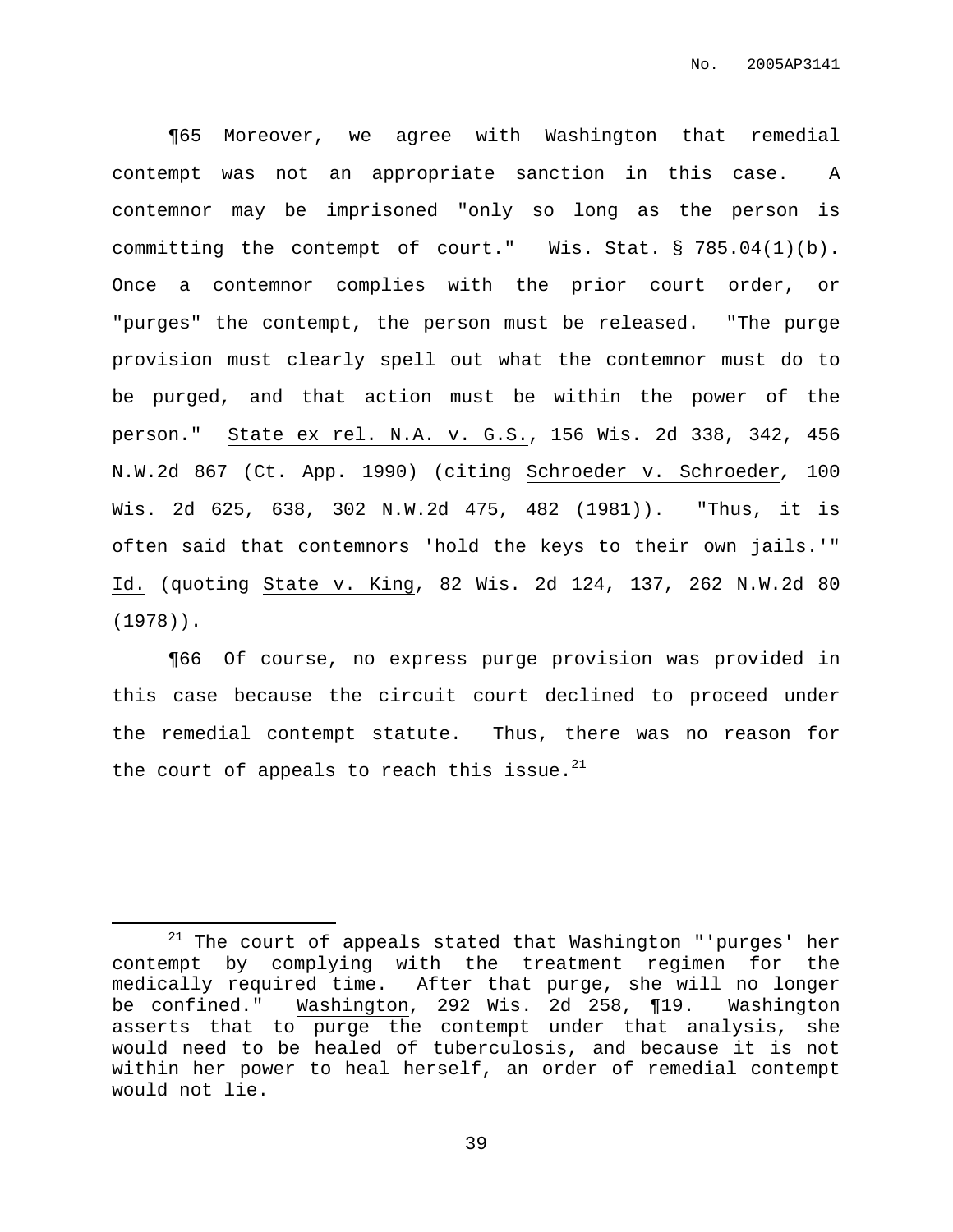¶67 Additionally, the legislature specifically addressed confinement for noncompliant and drug-resistant persons with tuberculosis in Wis. Stat. § 252.07. As Judge Kessler noted in her dissent:

The legislature . . . developed an elaborate and detailed system to protect the public from, provide treatment for, and protect the civil liberties of, individuals with contagious tuberculosis. The legislature has concluded that the statutory system of regulation, and enforcement, provides adequate tools to protect the public and to treat the infected.

Washington, 292 Wis. 2d 258, ¶31 (Kessler, J., concurring in part, dissenting in part).

¶68 We therefore disavow the court of appeals' discussion of remedial contempt under Wis. Stat. § 785.04(1) as a separate basis for confinement to jail in this case. Washington, 292 Wis. 2d 258, ¶¶16-19.

VI

¶69 In sum, we conclude that Wis. Stat. § 252.07(9)(a) authorizes confinement to jail for a person with noninfectious tuberculosis who fails to comply with a prescribed treatment regimen, provided that the jail is a place where proper care and treatment will be provided and the spread of disease will be

However, Washington was not confined merely because she had tuberculosis. She was confined because she was diagnosed with tuberculosis and refused to comply with treatment orders. Thus, had Washington been imprisoned on a remedial contempt order, she could have purged her contempt by complying with treatment orders, i.e., by taking her medication. Once Washington took her medication, she would no longer be in contempt, and could no longer be held in jail under Wis. Stat. § 785.04(1)(b).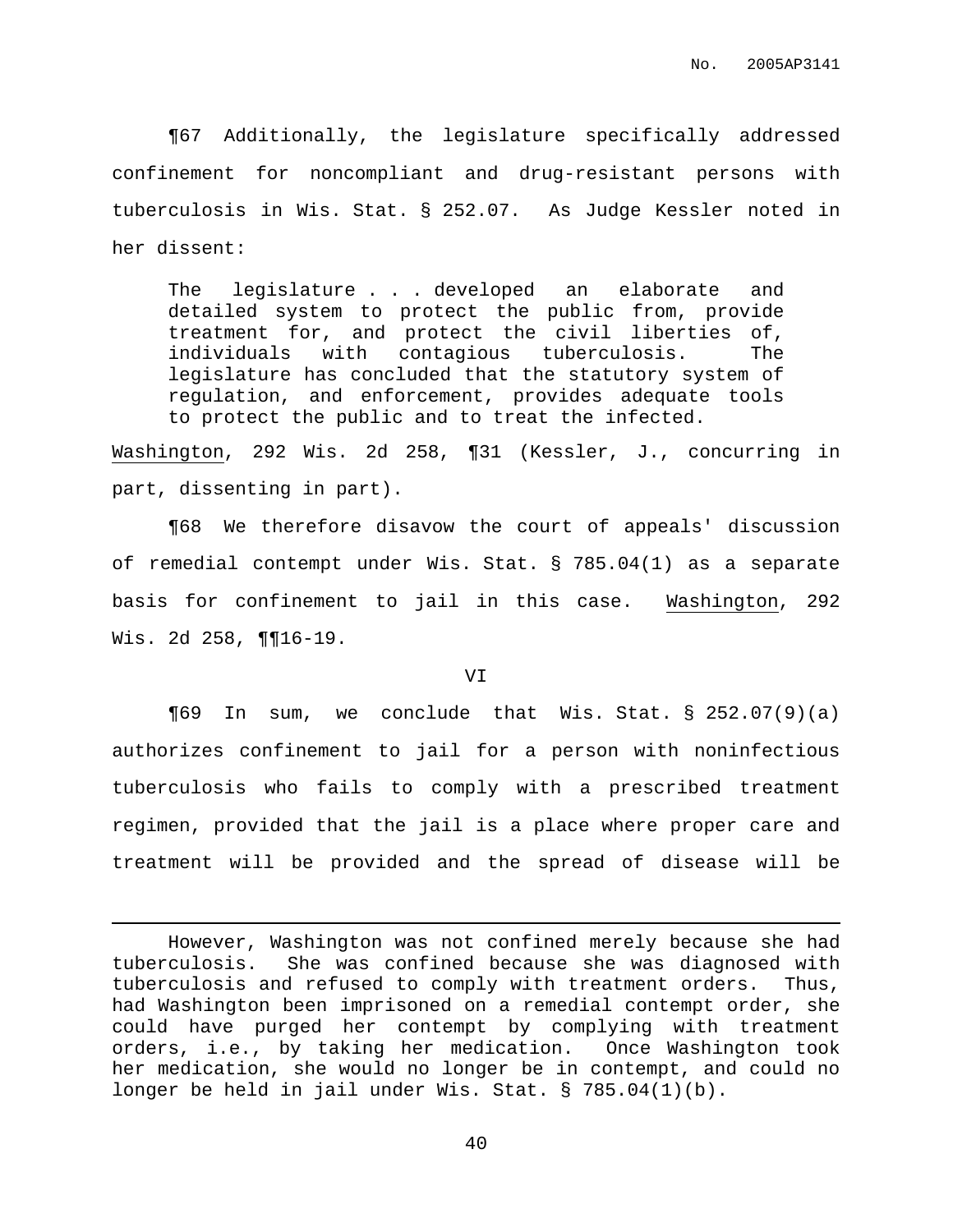prevented, and that no less restrictive alternative exists to jail confinement. We further conclude that a circuit court may take into account the cost of placement options when determining the place of confinement under § 252.07(9), but only after determining that two or more placement options fulfill the statutory requirements of proper medical treatment and disease prevention, and that none of these options is significantly less restrictive than the other(s).

¶70 We conclude the circuit court did not erroneously exercise its discretion in ordering Washington's confinement to the CJF, and therefore affirm on these grounds the court of appeals' opinion affirming the circuit court's order of confinement.

¶71 Finally, we conclude that Washington's confinement was not authorized by the remedial contempt statute, Wis. Stat. § 785.04(1), and specifically disavow the court of appeals' discussion of contempt as a separate basis for confinement to jail in this case.

By the Court.—The decision of the court of appeals is affirmed.